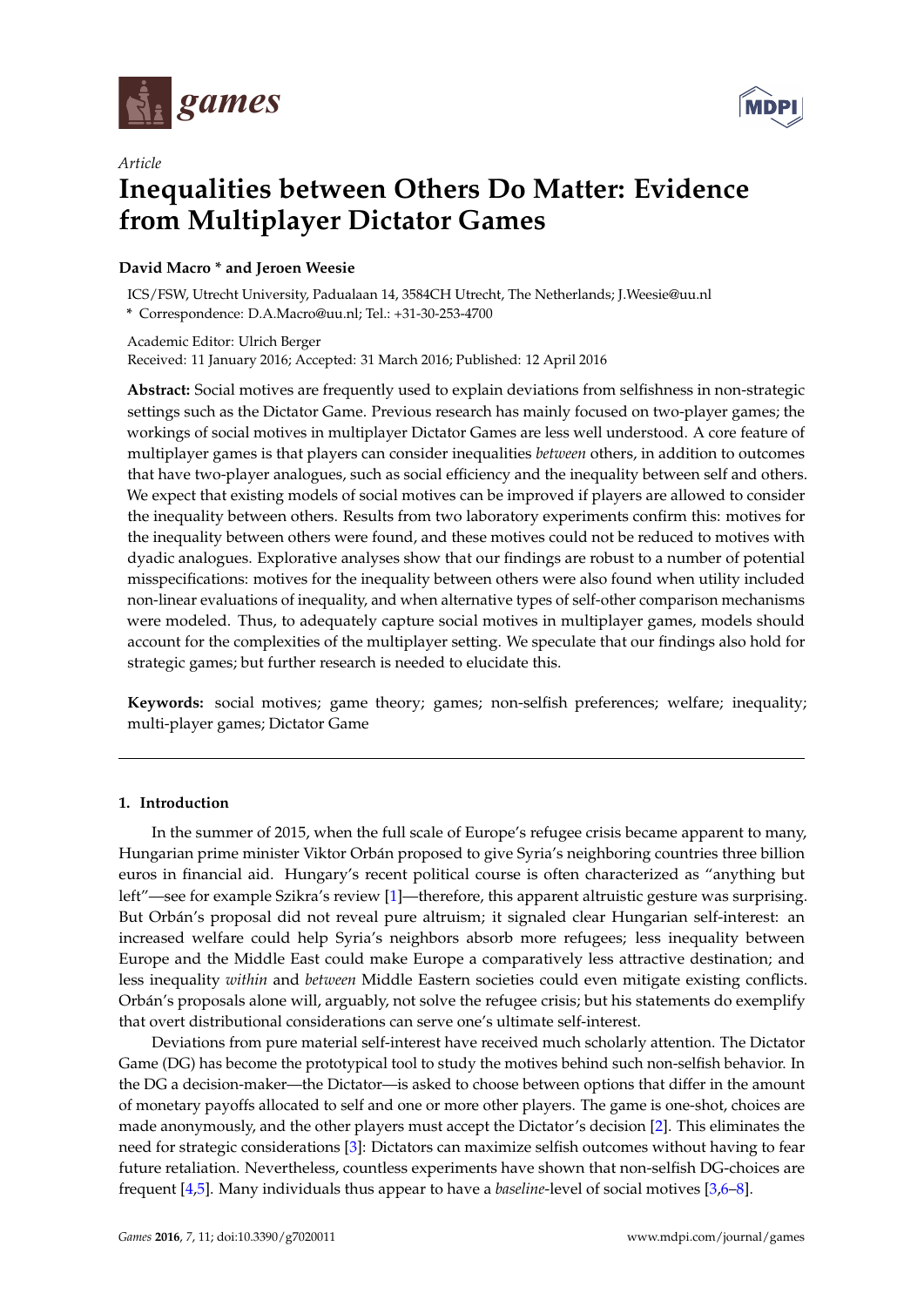Much research has focused on social motives in two-player DGs. To explain the frequent deviations from selfishness, non-selfish utility functions have been introduced to capture how the other player's material payoffs enter the utility of ego [\[8](#page-20-6)[–10\]](#page-20-7). A summary of Schulz and May [\[11\]](#page-20-8) showed that two-player models typically contain combinations of motives regarding own material payoffs (*selfishness*), joint payoffs for self and other (*efficiency*), payoffs received by the other player (*social efficiency*), and the inequality between payoffs for self and payoffs for the other (*self-centered inequality*). Multiplayer DGs have been studied increasingly in the last decades, and attempts have been made to generalize dyadic motives to the multiplayer setting [\[12–](#page-20-9)[14\]](#page-20-10). But such generalizations are not straightforward. First, an extensive comparison [\[5\]](#page-20-4) showed that Dictators shared significantly more in games with multiple recipients. Group size may thus influence the strength of social motives $^1$ . Secondly, recent four-player experiments showed that the amount of sharing varied according to the decision-maker's (earned) economic status [\[13,](#page-20-11)[15\]](#page-21-0). The mechanisms that drive non-selfish choices may thus be considerably more complex in multiplayer games.

A distinctive feature of the multiplayer setting is that decision-makers can face dilemmas regarding the distribution of payoffs *between* others, irrespective of (social) efficiency and self-centered inequality. Multiplayer DGs can be used to assess the comparative importance of such a *non-self-centered* inequality motive, but studies on this matter have been scarce. Some prominent models have simply assumed that the non-self-centered inequality motive is negligible, or reduces to more basic types of motives<sup>2</sup>. For example, decision-makers in the ERC model of Bolton and Ockenfels [\[19\]](#page-21-1) can consider their own payoffs and their relative position with respect to the group average (*i.e.*, the social reference point), but not the inequality that may exist within the group. Similarly, the inequality-aversion model of Fehr and Schmidt [\[20\]](#page-21-2) distinguishes different types of self-centered inequality motives (envy and guilt), but the model also assumes that individuals ignore the inequality *between* other players.

The *social welfare* model of Charness and Rabin [\[14\]](#page-20-10) and the *efficiency-maximin* model of Engelmann and Strobel [\[21\]](#page-21-3) *do* allow considerations for the distribution of goods between others. However, empirical tests have been limited to three-player games, which have inherent confounds. According to the social welfare model, individuals are motivated to increase the total amount of payoffs for all others, and favor distributions that progressively improve the conditions of the worst-off. Charness and Rabin [\[14\]](#page-20-10) tested the model in three-player DGs in which decision-makers could choose between an egalitarian option where self and two others received 575 points each, and an unequal option, where self received 900 points, and the two other players received 300 and 600 points respectively. Self-interested decision-makers would choose the second option, yet results showed that the majority (54%) chose the first option. But as the authors noted themselves: these results do not prove the existence of social welfare motives: considerations for social efficiency, self-centered inequality, or non-self-centered inequality could explain these choices as well. The model of Engelmann and Strobel [\[21\]](#page-21-3) assumes that decision-makers want to increase social efficiency and minimize the largest payoff-inequality between self and others (*i.e.*, a maximin motive). The model was tested on a number of three-player taxation DGs. In these games, decision-makers had middle-class positions, and were asked to choose between options with different allocations of payoffs between the other players. Results showed that many effectively transferred payoffs from rich to poor, which suggests a maximin motive; but these results are again troubled by confounds.

This research aims to study social motives in the multiplayer DG, and in particular to assess whether choices can be explained better with models that take non-self-centered inequality motives

We currently investigate the effect of group size on social motives in a separate study.

We suspect that a desire to make models applicable to strategic games has guided this decision. For such games, parsimony is highly relevant: to calculate equilibria requires knowledge about the incentive structure and the players' motives, as well as knowledge of the players' expectations regarding the rationality and motives of others. Evidently, an additional motive complicates calculations considerably. Recent studies have showed that expectations are in part contingent on an individual's motives [\[16](#page-21-4)[–18\]](#page-21-5); hence it may be possible to retain an acceptable level of parsimony even without stringent assumptions on the absence of motives.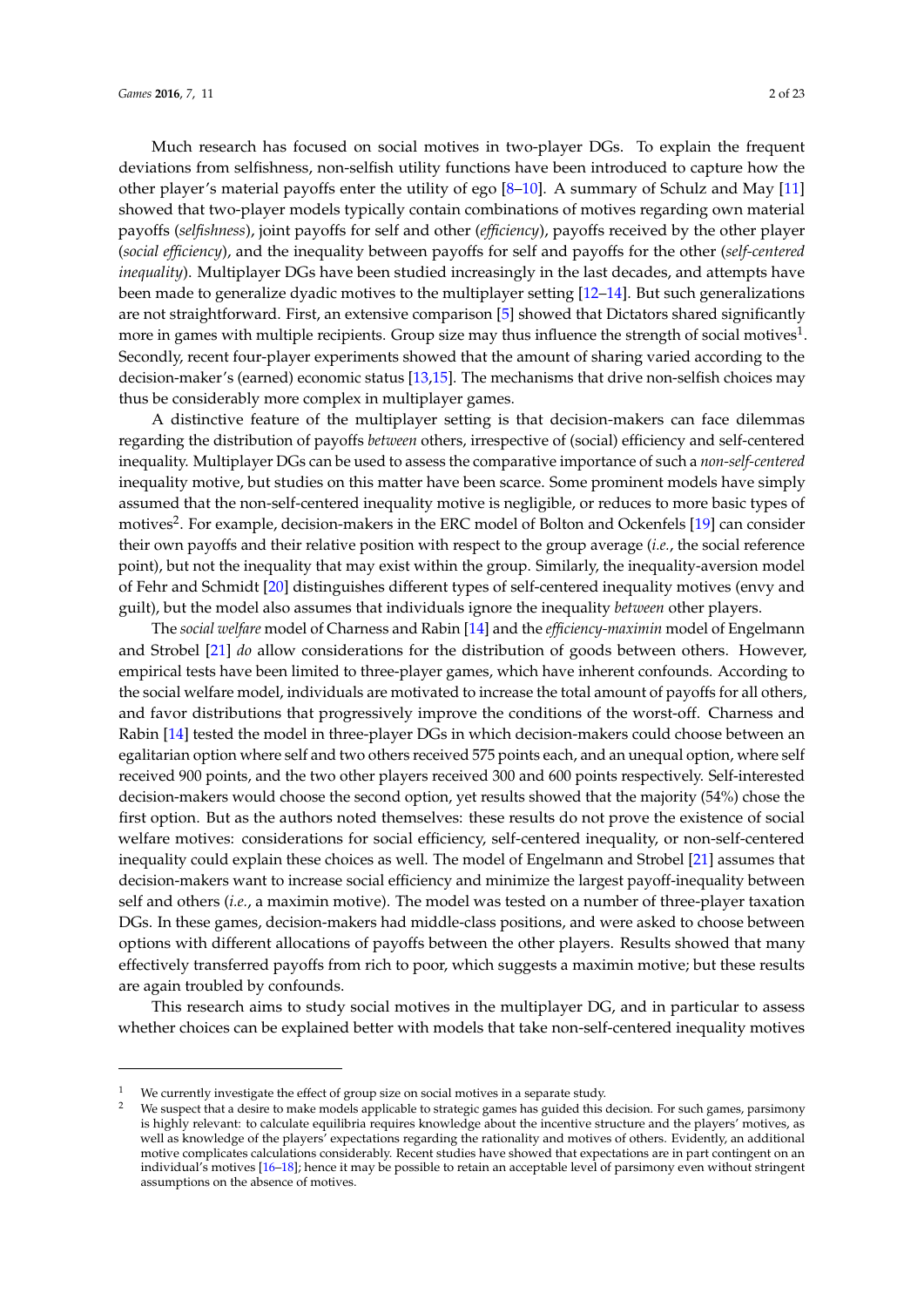into account. Our review of previous studies showed that three-player DGs have inherit confounds, therefore we focus on the four-player DG—the added recipient allows us to better disentangle multiple types of motives. Confounds can be eliminated by holding certain (irrelevant) selfish or social consequences constant, but this should be done with care. Engelmann and Strobel [\[21\]](#page-21-3) for example eliminated selfish motives by fixing the material payoffs allocated to the decision-maker across the DG's options. This allowed them to show the existence of the inequality-aversion motive in isolation, but their games lost their resemblance to real-world taxation problems (which generally involve at least some immediate efficiency-loss in the form of administrative costs). Moreover, if games allow decision-makers to influence social outcomes "for free", it becomes impossible to quantify a motive's strength. We strive to compare the relative importance of different types of selfish and social motives; this requires DGs with *trade-offs* between selfish and social outcomes.

Our study is structured as follows. First, we theorize *why* it is relevant to model non-self-centered inequality motives. Secondly, we present a utility function that incorporates this motive in addition to motives regarding social efficiency and self-centered inequality. This model can be applied to two-player and multiplayer games, and contains a number of the aforementioned models as special cases. Thirdly, we estimate the model on data from two controlled experiments. We assess its comparative performance and interpret its parameters. Fourthly, we conduct exploratory analyses to assess whether our findings are robust to violations of our modeling assumptions; specifically, we consider non-linearities and alternative comparison mechanisms in the evaluation of inequalities. Finally, we discuss the implications of our findings, and suggest directions for further research.

#### **2. Theory**

That the multiplayer DG makes it *possible* to reveal the non-self-centered inequality motive is not a sufficient reason to assume that the motive exists, nor that the motive matters to such a degree that models should incorporate it. Why should we consider non-self-centered inequality motives, and make models that are currently elegant and parsimonious, more complex and less elegant? To answer this question we first review a number of theoretical foundations for dyadic motives. Many types of dyadic motives follow from the assumption that at least some individuals have a distaste for unfavorable comparisons to others (*i.e.*, envy), and the assumption that there are widely shared beliefs that inequalities cause conflict between the individuals with unequal resources. We then argue that the non-self-centered inequality motive follows from a trivial additional assumption, namely that conflicts can have consequences to third parties. Finally we argue that the aforementioned strategic mechanisms apply even for non-strategic games such as the DG.

#### *2.1. Envy*

Envy is ubiquitous, both in real life and in the laboratory. Dictators frequently choose to improve a relative disadvantage, even at the expense of their absolute payoffs [\[20\]](#page-21-2); and recipients in the Ultimatum Game frequently reject unfair offers, even if the consequence is that nobody receives anything [\[22\]](#page-21-6). Smith and Kim [\[23\]](#page-21-7) provide an extensive evolutionary explanation for envy, and recent neuro-imaging studies have showed that the human brain is indeed "hard-wired" to detect, dislike, and diminish unfavorable social comparisons: in healthy subjects, brain regions associated with pain activate under conditions of disadvantageous inequality [\[24\]](#page-21-8), whereas brain regions associated with pleasure activate under conditions of equality [\[25\]](#page-21-9). Envious choices reveal that the expected utility gains of a (subjective) increase in relative position outweigh the importance of expected material losses; such choices are not irrational, as long as one includes envious considerations in the utility function. Many models of social motives have acknowledged this, and take some form of envy into account [\[19,](#page-21-1)[20\]](#page-21-2).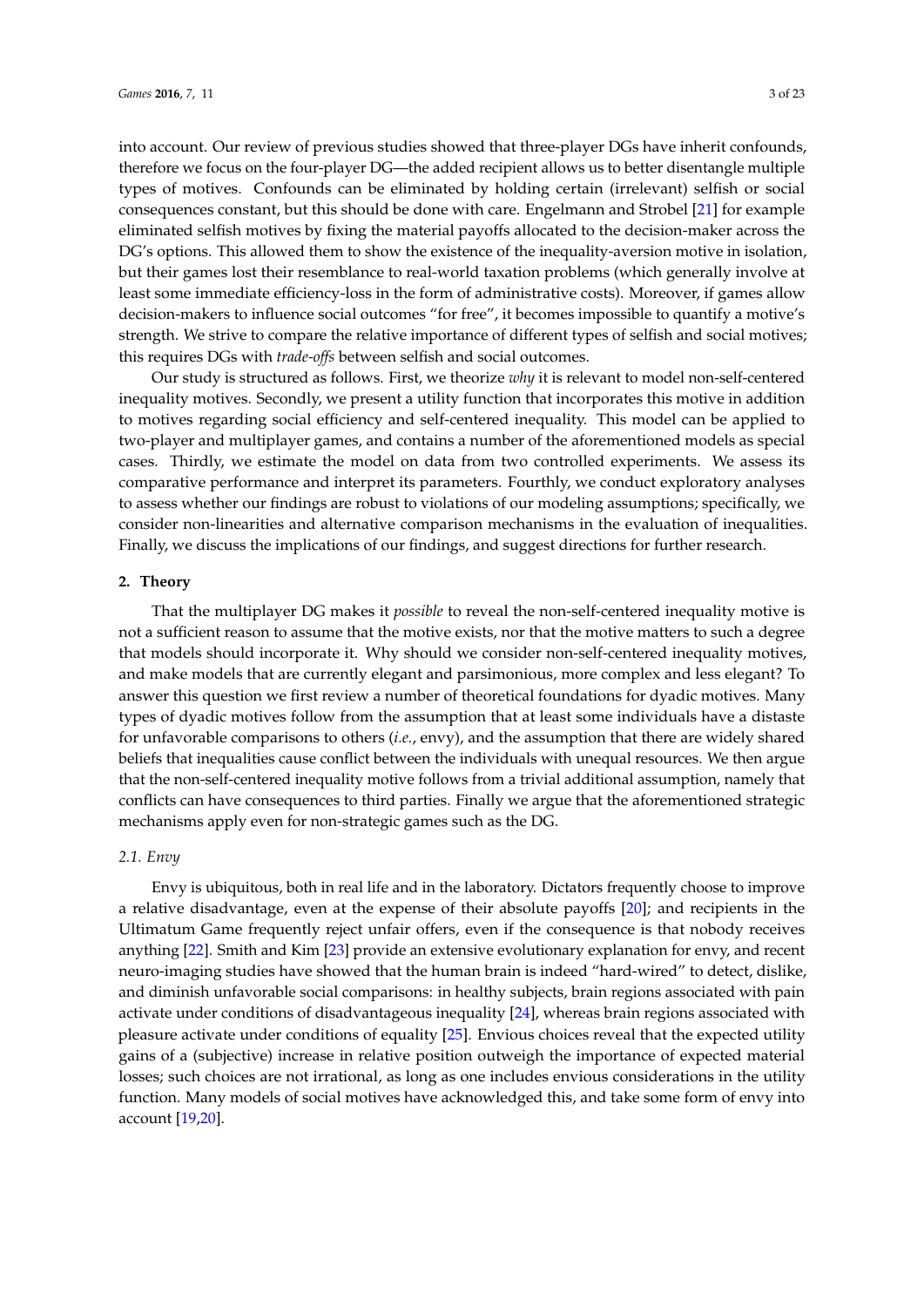#### *2.2. Inequality and Conflict*

Individuals in an advantageous position can be the object of envious acts of disadvantaged others. A rich person may therefore decide to donate a small amount of personal wealth to charity out of fear that the disadvantaged might otherwise take *all* the wealth illegitimately. History contains numerous examples to show that people will ultimately resort to (violent) conflicts to secure a more equal outcome [\[26,](#page-21-10)[27\]](#page-21-11). The belief that inequality causes conflict is widespread: a large survey of US citizens [\[28\]](#page-21-12), for example, showed that a majority of respondents (55%) agreed with the statement that "*More equality of incomes would avoid conflicts between people at different levels.*" A conflict-averse decision-maker thus has a strategic incentive to increase social efficiency and decrease advantageous inequality to the point that conflict is averted<sup>3</sup>. But conflicts do not affect only those that directly take part in them; the consequences of conflict often spill-over to third parties. Wars can burden countries unrelated to the conflict with refugees [\[29\]](#page-21-13) and destabilize global financial markets [\[30](#page-21-14)[,31\]](#page-21-15). Similarly, conflicts within organizations—for example, over inequalities in compensation—can severely impact organizational outcomes [\[32\]](#page-21-16). And even the expectation of conflict can drive insurance costs upwards. For a conflict-averse decision-maker it is therefore not only rational to improve the conditions of disadvantaged others (*i.e.*, to maximize social efficiency or to minimize self-centered inequality), but also to minimize the inequality *between* them.

If all decision-makers were conflict-averse, there would probably be less inequality. But some would argue that such a society would also be less productive. It is apparent that neither inequalities nor conflict are universally disliked. First, there is the occasional anti-social "psychopath" that derives positive utility from inequalities and conflicts *per se.* But besides such deviant individuals, societies have entrepreneurs for whom a modest degree of inequality is instrumental in motivating their workforce. Kluegel and Smith [\[28\]](#page-21-12) found that 72% of the respondents in their survey supported the statement that "*Incomes should not be made more equal, since that would keep people from dreaming of someday becoming a real success*"; and 63% supported the statement that "*If incomes were more equal, nothing would motivate people to work hard.*" Secondly, there are people that directly benefit from the conflicts that inequality can generate: wars benefit arms dealers just as crime legitimizes law-enforcement spending. Workplace conflicts provide work for legal professionals, just as family conflicts do for therapists, counselors, and social workers. For those who profit from conflict, it is rational to maintain inequalities; and for some *tertius gaudentes* [\[33\]](#page-21-17), it can even be tempting to *increase* them.

#### *2.3. Strategic Considerations in a Non-Strategic Setting: A Theoretical Paradox*

Envy and conflict orientation may explain overt social motives in strategic settings with repeated interactions such as the political arena, the organization, and the family. But why should these factors matter to a non-strategic setting such as the DG? Players can arguably understand that the game is non-strategic: the DG is simple in itself, and the instructions make it obvious that strategic reasoning is unnecessary; and we can likewise assume that DG-players know that the game provides no opportunities for conflict. We resolve the theoretical paradox by making the additional assumptions (1) that players bring their individual characteristics (*i.e.*, personality, dispositions, internalized norms) to the game [\[34\]](#page-21-18); (2) that these characteristics are at least partly associated with the players' orientation towards conflict; and (3) that these characteristics influence the players' behavior, even in games that lack the need for strategic considerations.

These assumptions are inconvenient for the model builder, but they do reflect a more realistic view on the nature of human behavior than the view that decision-makers are *tabulae rasae*: behavior is a function of both personal and situational factors [\[35,](#page-21-19)[36\]](#page-21-20). An innovative study by Voors *et al.* [\[37\]](#page-21-21) showed that individuals indeed bring their dispositions to the laboratory experiment. The study

 $3$  Note that an alternate strategy to avoid conflict is to increase inequality to such levels that the disadvantaged lack the means to engage in conflict.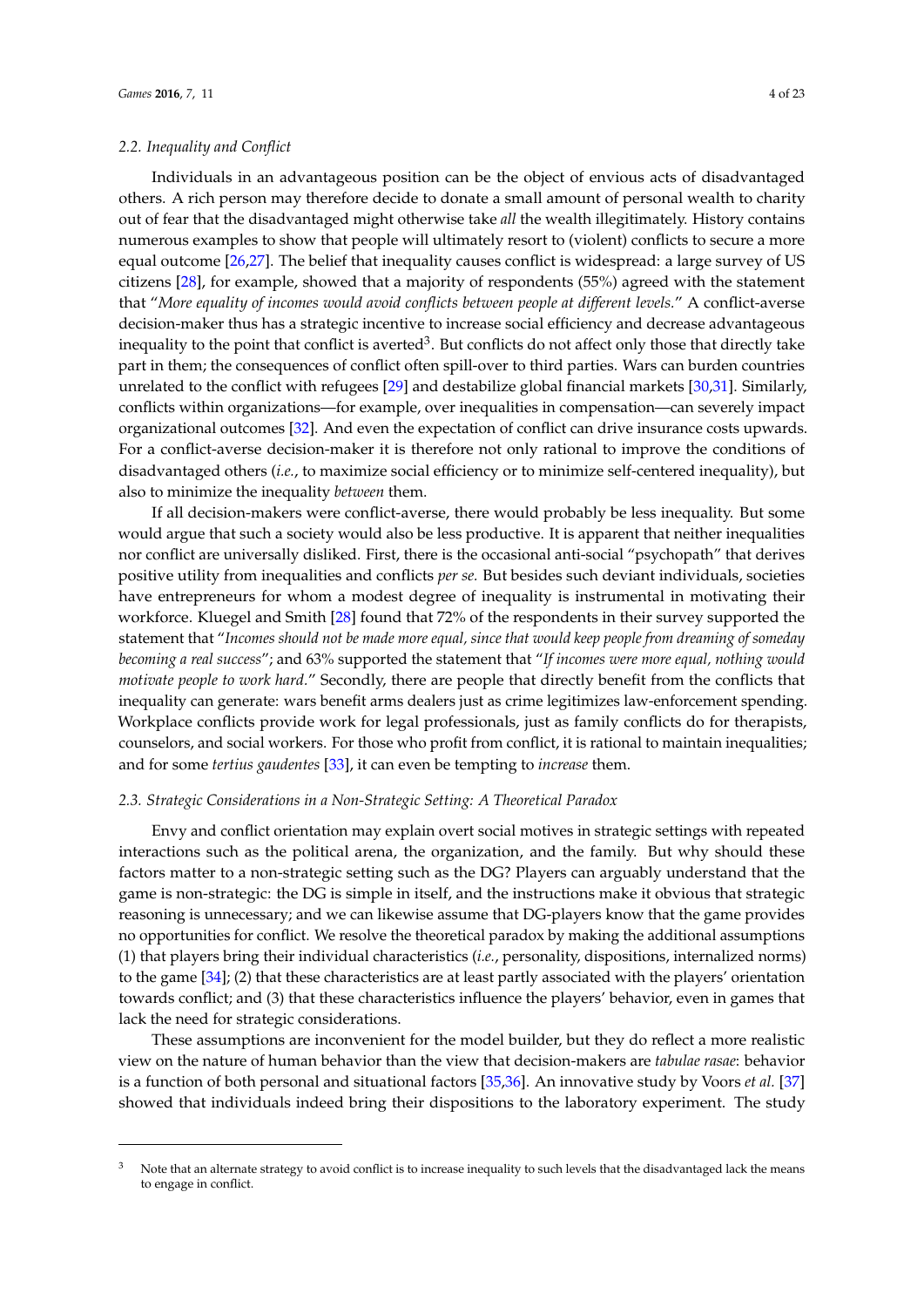involved a field experiment on 300 Burundi households from 35 communities that had endured violent tribal clan conflicts for years. Results showed that even after accounting for factors that may have selected subjects into conflict, exposure to the conflict predicted pro-social choices in subsequent non-strategic experimental games. This study confirms that individual dispositions can spill-over into subsequent non-strategic experiments, and that such dispositions can be contingent on prior conflict experience.

#### **3. Model**

In multiplayer DGs, Dictators choose between options that vary in the amount of virtual tokens (**x**) assigned to self (*i*) and other players (*j*, *k*, *etc.*). A rational Dictator evaluates the options according to a personal function that converts material payoffs to effective utilities, and then chooses the option that maximizes utility [\[7\]](#page-20-12). We define utility as a linear combination of the option's selfish and social consequences  $(X)$ , weighed by the decision-maker's motives  $(β<sub>i</sub>)$ :

$$
U\left( X|\beta_{i}\right) \equiv X\beta_{i}.
$$

What selfish and social consequences should be included in our model? Previous research has shown that decision-makers in small-scale DGs consider social efficiency [\[21,](#page-21-3)[38\]](#page-21-22), as well as advantageous and disadvantageous inequality [\[20](#page-21-2)[,22\]](#page-21-6). Our theory suggests that for the multiplayer setting, inequalities between others matter as well. It seems straightforward to construe a four-parameter model with corresponding terms for all aforementioned motives, but such *ad-hoc* combinations can create identification problems. Engelmann [\[39\]](#page-21-23) showed that this already happens if one were to combine social efficiency motives and the two inequality aversion motives from the Fehr and Schmidt-model (*i.e.*, even *without* introducing a term for non-self-centered inequality). The resulting three-parameter model is not identified, and reduces to a two-parameter model without the efficiency motive, or an equivalent two-parameter model with an efficiency-motive and a term that combines advantageous and disadvantageous inequality motives into one term.

We used the latter type as our reference model to expand with a term for non-self-centered inequality, but we acknowledge that this was an entirely arbitrary choice between two equivalent models. Table [1](#page-4-0) summarizes how we conceptualized<sup>4</sup> selfish and social consequences. *Selfish outcomes* reflect the tokens allocated to self; *social efficiency* refers to the average amount received by the other players; *self-centered inequality* refers to the average pairwise distance between self and others; *non-self-centered inequality* refers to the average distance between all pairs of others.

|                              | Abbreviation     | Term                                                                                                             | Weights                              |
|------------------------------|------------------|------------------------------------------------------------------------------------------------------------------|--------------------------------------|
| Selfish outcomes             | χS               | X:                                                                                                               | $\beta_i^s = 1$                      |
| Social efficiency            | $x^{\text{Se}}$  |                                                                                                                  | $\beta$ <sup>Se</sup>                |
| Self-centered inequality     | $\rm\bf Y^{Is}$  |                                                                                                                  | $\beta_i^{\rm ls}$                   |
| Non-self-centered inequality | $\mathbf{v}$ Ins | $\frac{\frac{1}{(n-1)}\sum_{i\neq j} x_i - x_j }{\frac{2}{(n-1)(n-2)}\sum_{i\neq j,i\neq k,j\neq k} x_j - x_k }$ | $\beta_{\cdot}^{\operatorname{Ins}}$ |

<span id="page-4-0"></span>**Table 1.** Linear Terms for Selfish and Social Consequences in Multiplayer Dictator Games (DGs).

Note: The subscript *i* refers to the DG's decision-maker; the subscripts *j* and *k* refer to other players; the total number of players is denoted by *n*.

We assume linear evaluations throughout. Convex or concave evaluations of efficiency and inequality plausible, but also considerably more complex to investigate. To estimate the parameters that describe non-linear evaluations requires specialized DGs and substantially more data. We thus maintain a linear specification throughout the main analyses. We conducted a number of exploratory robustness tests to show that our findings hold in models that differ slightly in the specification of how inequality is evaluated.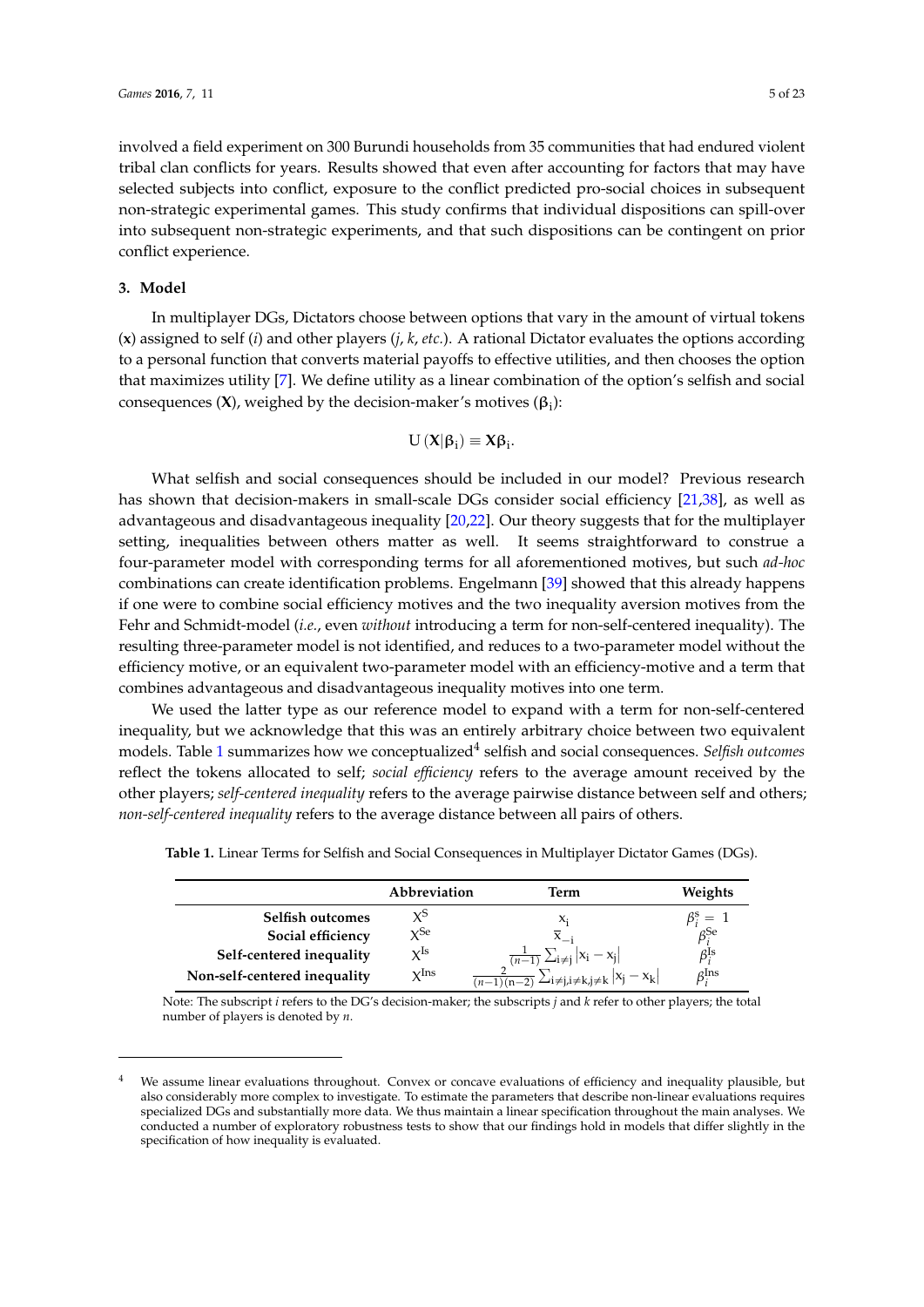Qualitatively, the parameters in our model can be interpreted as follows: if a subject has  $\beta_i^{\text{Se}} = 0$ , she is indifferent to social efficiency; if she has  $\beta_i^{Se} < 0$ , she dislikes it; and if she has  $\beta_i^{Se} > 0$ , she prefers it. The parameters  $β_i^{Is}$  and  $β_i^{Ins}$  are interpretable in a similar manner:  $β_i^{Is} < 0$  implies aversion to self-centered inequality, *etc.* Quantitatively, the parameters are interpretable as follows. First, we note that in our models, the weight of *selfish* outcomes is always fixed to 1. This causes *social* outcomes to be scaled relative to selfish outcomes. Suppose that a rational decision-maker is averse to non-self-centered inequality and has  $\beta_i^{Ins} = -0.2$ . Suppose now that she is asked to play a DG that contains a dilemma between selfishness and social outcomes. The two DG-options yield *positive* payoffs for all players, and are construed such that they differ only in the amount of selfish payoffs ´ ¯ ayoffs for all players, and are construed such that they differ only in the amount of selfish payoffs<br>X<sup>S</sup>) and the amount of non-self-centered inequality (X<sup>Ins</sup>). *Option 1* has high selfish payoffs, but also a high degree of inequality between receivers; *Option 2* has low selfish payoffs, but also a low degree of inequality between receivers. According to the DG's definition,  $X_1^S > X_2^S$ , and  $X_1^{\text{Ins}} > X_2^{\text{Ins}}$ . Our decision-maker chooses the selfish option (*Option 1*) only if the option yields the highest utility, that is, if  $X_1^S - 0.2X_1^{\text{Ins}} > X_2^S - 0.2X_2^{\text{Ins}}$  or, equivalently, if  $5 \times (X_1^S - X_2^S) > (X_1^{\text{Ins}} - X_2^{\text{Ins}})$ . She chooses the non-selfish option (*Option 2*) only if the social gains outweigh the incurred selfish losses by a factor of five or more.

#### **4. Method**

#### *4.1. Participants*

Participants were recruited via the Online Recruitment System for Economic Experiments (ORSEE) [\[40\]](#page-21-24) of the Experimental Laboratory for Sociology and Economics. Two experiments were conducted: the first experiment was held in December 2012 and January 2013, and included 148 participants; the second experiment was held in April 2013, and included 305 participants. Participants received payments proportional to their earnings in the experiment. Table [2](#page-5-0) summarizes a number of descriptive statistics on the experiments' participants.

<span id="page-5-0"></span>

|                                | Experiment 1      | Experiment 2       |
|--------------------------------|-------------------|--------------------|
| Participants                   | 148               | 305                |
| Sessions                       | 6                 | 16                 |
| Dictator Games per participant | $10 \times N = 2$ | $20 \times N = 4$  |
|                                | $10 \times N = 4$ | $1 \times N = 2$   |
| Average age (years)            | $23.4(SD = 5.0)$  | $23.5(SD = 4.3)$   |
| Gender (% male)                | 55.0%             | 51.2%              |
| Average earnings $(\epsilon)$  | $1.06(SD = 0.41)$ | 3.53 $(SD = 1.54)$ |
|                                |                   |                    |

**Table 2.** Summary of the Multiplayer Dictator Game Experiments.

Note: for the average age and the average earnings, the sample standard deviations (*SD*) are provided between parentheses.

#### *4.2. Dictator Games*

The two experiments comprised batteries of two- and four-player Dictator Games. These batteries of games needed to contain relevant trade-offs between selfish and social consequences in order to capture the model's motives with precision, and in order to minimize confounds. It proved non-trivial to devise an analytical method that produced optimal experimental designs; therefore, a numerical optimization procedure was used. The procedure used a genetic algorithm (GA) to search for suitable batteries of DGs. For a general introduction to GAs we refer to [\[41](#page-21-25)[–43\]](#page-22-0); for a review of GAs in the design of discrete choice experiments we refer to Muñuzuri, Cortés, Rodríguez, and Grosso's study [\[44\]](#page-22-1). Our algorithm minimized the error with which our model's parameters could be estimated (*D*-optimality) [\[42\]](#page-21-26). Thus, we optimized with respect to *sensitivity* (*i.e.*, the extent to which an experimental design can test *one* particular model of theory with precision), and not with respect to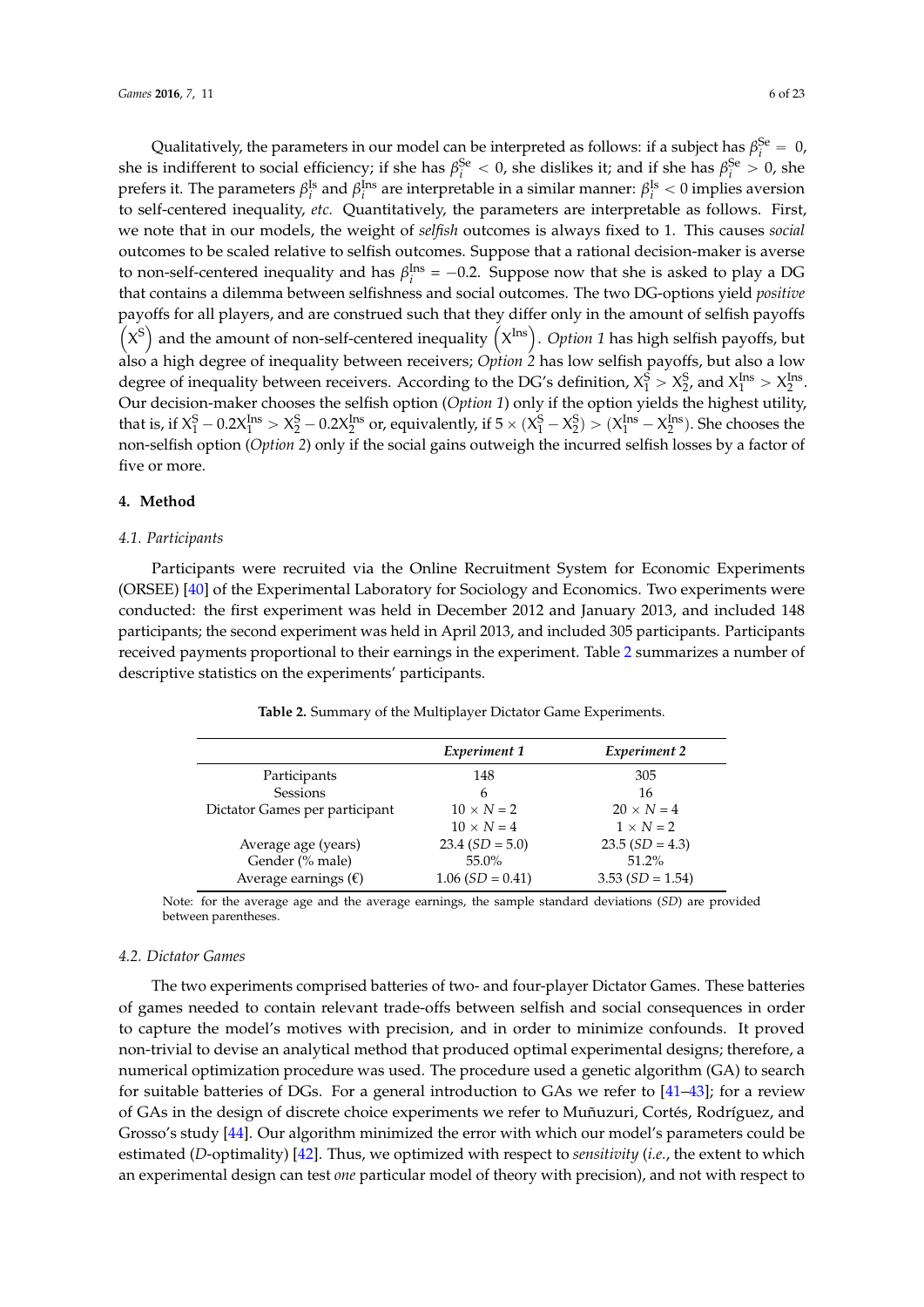*specificity* (*i.e.*, the extent to which an experimental design can discriminate between alternative models or theories). Details on this genetic search procedure, including the full algorithm, are available upon request. Tables [3](#page-6-0) and [4](#page-6-1) summarize the games used in the first and second experiment respectively; material payoffs for self and the other players (labelled 1, 2, and 3) are presented, as well as the proportion of players that chose the first option.

| Game         | Prop. That | <b>Subjects That</b> |              | <b>Material Payoffs Option 1</b> |         |         | <b>Material Payoffs Option 2</b> |                |              |              |  |
|--------------|------------|----------------------|--------------|----------------------------------|---------|---------|----------------------------------|----------------|--------------|--------------|--|
| No.          | Chose 1.   | Played the DG        | Self         | Other 1                          | Other 2 | Other 3 | Self                             | Other 1        | Other 2      | Other 3      |  |
| $\mathbf{1}$ | 0.39       | 148                  | $\mathbf{0}$ | 24                               |         |         | 28                               | $\overline{2}$ |              |              |  |
| 2            | 0.69       | 148                  | 8            | 6                                |         |         | 4                                | 30             |              |              |  |
| 3            | 0.61       | 148                  | 26           | 30                               |         |         | 30                               | $\mathbf{0}$   |              |              |  |
| 4            | 0.64       | 148                  | 26           | 26                               |         |         | 30                               | $\mathbf{0}$   |              |              |  |
| 5            | 0.24       | 148                  | $\mathbf{0}$ | 28                               |         |         | 14                               | 14             |              |              |  |
| 6            | 0.39       | 148                  | 28           | $\boldsymbol{0}$                 |         |         | $\boldsymbol{0}$                 | 28             |              |              |  |
| 7            | 0.70       | 148                  | 30           | 0                                |         |         | $\boldsymbol{0}$                 | $\mathbf{0}$   |              |              |  |
| 8            | 0.78       | 148                  | 30           | $\mathbf{0}$                     |         |         | 18                               | 20             |              |              |  |
| 9            | 0.48       | 148                  | $\mathbf{0}$ | 30                               |         |         | 10                               | 10             |              |              |  |
| 10           | 0.69       | 148                  | 8            | 6                                |         |         | $\boldsymbol{0}$                 | 30             |              |              |  |
| 11           | 0.70       | 148                  | 20           | 24                               | 30      | 30      | 2                                | 30             | 30           | 30           |  |
| 12           | 0.55       | 148                  | 12           | 26                               | 10      | 6       | 30                               | $\mathbf{0}$   | $\mathbf{0}$ | $\mathbf{0}$ |  |
| 13           | 0.84       | 148                  | 4            | 16                               | 2       | 30      | $\boldsymbol{0}$                 | 28             | 26           | 26           |  |
| 14           | 0.84       | 148                  | 28           | 8                                | 30      | 2       | 18                               | 16             | 18           | 16           |  |
| 15           | 0.92       | 148                  | 10           | 16                               | 12      | 14      | $\mathbf{0}$                     | 16             | 28           | $\mathbf{0}$ |  |
| 16           | 0.44       | 148                  | 28           | $\overline{4}$                   | 28      | 30      | 28                               | 6              | 6            | 6            |  |
| 17           | 0.74       | 148                  | 28           | 4                                | 0       | 30      | 26                               | 26             | 22           | 24           |  |
| 18           | 0.75       | 148                  | 22           | 22                               | 26      | 22      | 2                                | $\mathbf{0}$   | 30           | 22           |  |
| 19           | 0.50       | 148                  | 8            | 8                                | 10      | 12      | 28                               | 16             | 4            | 2            |  |
| 20           | 0.58       | 148                  | 10           | 30                               | 18      | 8       | $\boldsymbol{0}$                 | 30             | 30           | 28           |  |

<span id="page-6-0"></span>**Table 3.** Descriptive statistics and material payoffs for the two- and four-player DGs in Experiment 1.

**Table 4.** Descriptive statistics and material payoffs for the four-player DGs in Experiment 2.

<span id="page-6-1"></span>

| Game | Prop. That | <b>Subjects That</b> | <b>Material Payoffs Option 1</b> |         |              | <b>Material Payoffs Option 2</b> |      |         |              |              |
|------|------------|----------------------|----------------------------------|---------|--------------|----------------------------------|------|---------|--------------|--------------|
| No.  | Chose 1.   | Played the DG        | Self                             | Other 1 | Other 2      | Other 3                          | Self | Other 1 | Self         | Other 1      |
| 1    | 0.30       | 305                  | 10                               | 210     | 10           | 20                               | 10   | 320     | 320          | 320          |
| 2    | 0.65       | 305                  | 10                               | 320     | 320          | 320                              | 10   | 100     | 10           | 10           |
| 3    | 0.27       | 305                  | 40                               | 290     | 290          | 300                              | 80   | 10      | 20           | 290          |
| 4    | 0.71       | 305                  | 50                               | 20      | 320          | 20                               | 10   | 280     | 280          | 290          |
| 5    | 0.74       | 281                  | 60                               | 20      | 230          | 60                               | 10   | 310     | 320          | 310          |
| 6    | 0.12       | 305                  | 60                               | 60      | 60           | 60                               | 160  | 10      | 320          | 320          |
| 7    | 0.06       | 305                  | 60                               | 60      | 90           | 80                               | 180  | 160     | 20           | 320          |
| 81   | 0.82       | 45                   | 100                              | 0       | $\mathbf{0}$ | $\Omega$                         | 50   | 50      | $\mathbf{0}$ | $\mathbf{0}$ |
| 9    | 0.17       | 305                  | 110                              | 100     | 90           | 100                              | 170  | 290     | 10           | 320          |
| 10   | 0.20       | 284                  | 120                              | 120     | 130          | 150                              | 170  | 320     | 260          | 20           |
| 11   | 0.89       | 305                  | 140                              | 30      | 320          | 300                              | 40   | 40      | 40           | 50           |
| 12   | 0.16       | 305                  | 160                              | 160     | 180          | 250                              | 320  | 10      | 20           | 20           |
| 13   | 0.14       | 305                  | 160                              | 210     | 200          | 200                              | 300  | 10      | 320          | 30           |
| 14   | 0.95       | 305                  | 170                              | 290     | 10           | 310                              | 10   | 10      | 10           | 10           |
| 15   | 0.24       | 305                  | 200                              | 310     | 280          | 260                              | 320  | 30      | 20           | 10           |
| 16   | 0.84       | 305                  | 220                              | 210     | 220          | 210                              | 220  | 310     | 120          | 10           |
| 17   | 0.07       | 305                  | 220                              | 310     | 10           | 20                               | 240  | 260     | 250          | 260          |
| 18   | 0.33       | 305                  | 250                              | 220     | 10           | 320                              | 280  | 40      | 20           | 30           |
| 19   | 0.41       | 305                  | 280                              | 280     | 320          | 250                              | 310  | 20      | 10           | 20           |
| 20   | 0.92       | 305                  | 310                              | 310     | 300          | 300                              | 200  | 20      | 10           | 40           |
| 21   | 0.73       | 305                  | 320                              | 10      | 10           | 10                               | 230  | 240     | 100          | 320          |

#### *4.3. Computer Program*

Two Z-tree [\[45\]](#page-22-2) programs were created to administer the experiments. These scripts are included verbatim in the supplementary materials. The treatments randomly matched participants in groups of four anew at each subsequent game, presented the DGs on screen, and stored the participants' choices. To increase comprehension, material payoffs were presented both as absolute numbers and as relative amounts. To balance out a potentially biasing effect of a subject's left- or right-hand preferences,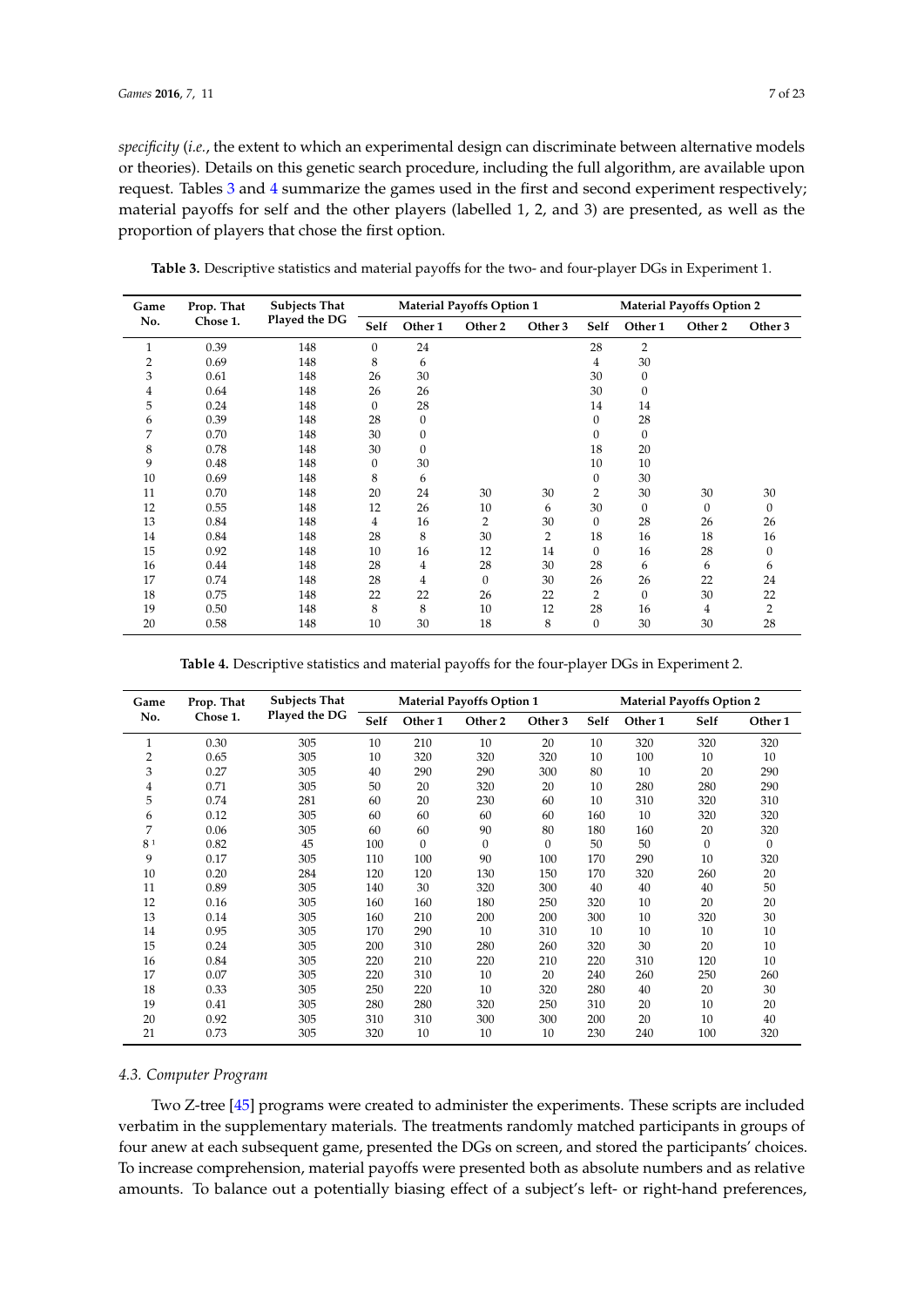options were swapped for a random half of participants in each session. To balance out a potentially biasing effect of time, the second experiment shuffled DGs across sessions. Figure 1 shows an example

| Option 1                   |      |                             | Option 2                  |       |  |  |
|----------------------------|------|-----------------------------|---------------------------|-------|--|--|
| You: 140 points (18%)      |      | You: .                      | 40 points                 | (24%) |  |  |
| Player A: 30 points        | (4%) | Player A:                   | 40 points                 | (24%) |  |  |
| Player B: 320 points (41%) |      |                             | Player B: 40 points (24%) |       |  |  |
| Player C: 300 points (38%) |      |                             | Player C: 50 points       | (29%) |  |  |
| Total: 790 points (100%)   |      |                             | Total: 170 points (100%)  |       |  |  |
|                            |      |                             |                           |       |  |  |
|                            |      | Which option do you choose? |                           |       |  |  |
| Option 1                   |      |                             | Option 2                  |       |  |  |

<span id="page-7-0"></span>of how the games were presented.

shows an example of how the games were presented.

**Figure 1.** Example Dictator Game. **Figure 1.** Example Dictator Game.

#### *4.4. Procedure 4.4. Procedure*

At the start of each session, participants were seated in cubicles in random order, and then received verbal and written instructions on the general experimental procedure. These instructions included the neither verbally nor electronically. Participants first played a number of extensive form games explicit request not to communicate with others during the course of the experiment—neither verbally nor electronically. Participants first played a number of extensive form games unrelated to our study. Next, a set of written instructions specific to our DG-experiment was handed out (see Appendixs [1](#page-15-0) and [2](#page-16-0) for the full set of instructions). To ensure that participants were fully aware of the procedure, passive recipients that were simultaneously playing as the dictator in other games), and that all other the instructions stressed that the experiment was held confidentially, that all players in the session played the same games simultaneously (*i.e.,* dictators played against anonymous, passive recipients that were simultaneously playing as the dictator in other games), and that all other players in the room had received the same set of instructions. To provide monetary incentives, instructions stated *4.5. Statistical Model*  that payments depended on the earnings in a randomly chosen DG. After having played the DGs participants filled in a brief demographic questionnaire. At the end of the experiment participants received their earnings and signed a confirmation form.

#### cal Model contribute to misfit. Secondly, decision-makers themselves can be wrong, for example, if they example, if they are wrong, for example, if they are wrong, for example, if they are wrong, for example, if they are w *4.5. Statistical Model*

accidentally choose the option detrimental to their motives. To capture deviations we added In a perfect world, rational decision-makers choose *Option 1* if and only if it is the option that maximizes utility (*i.e.*,  $U_i^1 > U_i^2$ ). However, the world is not perfect, and such strong determinism is unrealistic. First, our model may be wrong: omitted motives, misspecifications, and exogenous independent and identically distributed (*i.i.d*.), and modeled via a normal distribution centered around factors can all contribute to misfit. Secondly, decision-makers themselves can be wrong, for example, if they accidentally choose the option detrimental to their motives. To capture deviations we added disturbances to the utility function. Hence *Option* 1 is chosen if and only if  $U_i^1 + \varepsilon_i^1 > U_i^2 + \varepsilon_i^2$ . For reasons of identification, motives are assumed constant within individuals throughout the DGs, and constant across the DGs' options ( $\beta_i^1 = \beta_i^2$ ). For statistical convenience, disturbances are assumed independent and identically distributed (*i.i.d.*), and modeled via a normal distribution centered around zero, with unknown variance. The probability that *Option 1* is chosen is then expressed as the normal cumulative distribution function of the utility *difference* of the options, divided by the standard deviation of the combined evaluation errors; this amounts to a scaled probit model.

$$
P\left[\text{Choice} = \text{Option 1}\right] = \Phi\left[\frac{U_i^1 - U_i^2}{\tau_c}\right].
$$

The subscripts indicate that individuals can have personal utility functions, and can thus differ in their motives. We can model such heterogeneity in multiple ways. One method is to estimate unique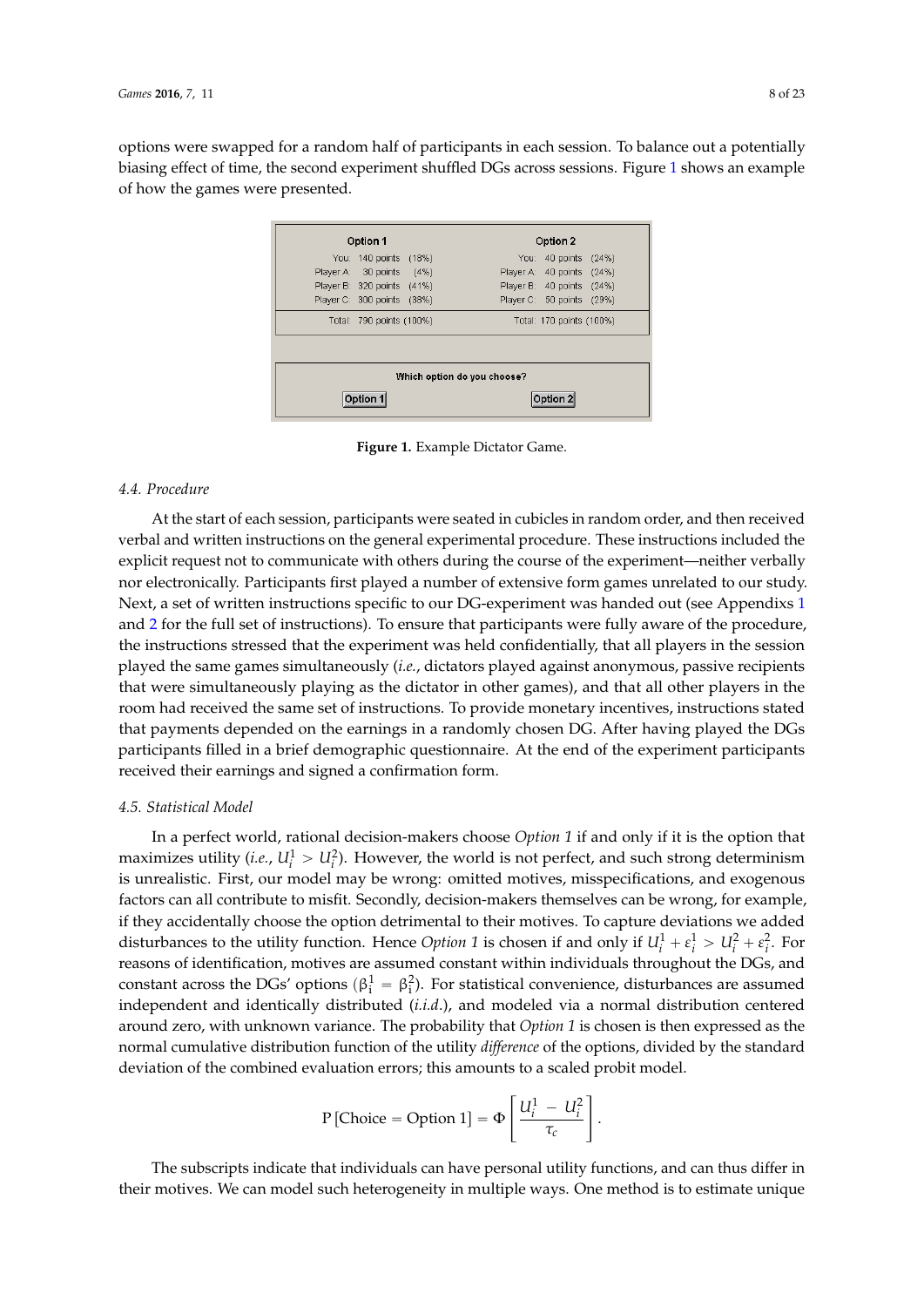subject-level parameters for social motives (*i.e.*, a fixed-effects model), but this requires a very large number of within-subject observations. Instead, we used a multilevel procedure in which motives were modeled as latent parameters, drawn from a multivariate normal distribution (MVN). The moments  $\mu$ and **Σ** are sufficient to describe the population of motives. This is what makes the multilevel procedure considerably more efficient than a fixed-effects method [\[46\]](#page-22-3), but it requires an additional assumption of multivariate normality. Fortunately, it has been shown that random-effect estimates are robust even if there are considerable violations [\[47\]](#page-22-4).

The three-vector  $\mu$  represents the population means of social motives; its elements denote the *average* weight of a certain social outcome in the population. The diagonal elements of the covariance matrix **Σ** represent the population variances in motives, and quantify the degree of heterogeneity in a population. Our theory states that individuals can differ in their orientation with respect to social outcomes; therefore, we expect to see much heterogeneity in motives, and formulate no predictions on the expected *means*. In line with results from a similar study on two-player games [\[16\]](#page-21-4), we suspect that the heterogeneity is of such a magnitude that the population contains both pro-social and competitive motives. The off-diagonal elements of **Σ** represent covariances, and quantify association between motives. Our theory stated that the motives in our model stem from common mechanisms; the expectation is therefore that motives are associated. To accommodate for this, our statistical model imposed no restrictions on the covariances other than the generic requirement that the matrix is positive semidefinite.

#### *4.6. Bayesian Estimation*

To estimate the desired multilevel scaled probit models via frequentist methods proved difficult. First, most software can only fit unscaled probit models. This can be overcome by transforming parameters *post estimation*, but even such unscaled multilevel probit models can have convergence issues if there are (correlated) random effects. Second, we wanted to calculate a number of generated quantities, and to be able to estimate non-linearities. There is currently no frequentist procedure available that can estimate all the desired models of our study. Therefore we opted for a Bayesian estimation procedure. In Bayesian inference, parameters are estimated via a sampling procedure that combines information from the data (the likelihood) with beliefs on their distribution (the priors) [\[48\]](#page-22-5). *Priors* summarize what is known before having observed the data; *posteriors* summarize what is known afterwards [\[49\]](#page-22-6). Priors can be used to increase the burden of proof (these are called sceptic priors); but priors could also be chosen such that they are convenient to one's own expectations. This is clearly unethical. Uninformative priors are an attractive middle-ground, but they are difficult to construe in non-linear models: uninformative priors at one scale can become informative after a non-linear transformation and, generally, it is unknown at what scale uninformed priors are most appropriate. We used uninformative uniform priors where possible, and weakly informative sceptic priors otherwise. Table [5](#page-8-0) summarizes our priors. Appendix [3](#page-18-0) presents some robustness-checks that assess how sensitive our models are with respect to the choice of priors; Appendix [4](#page-19-0) assesses the difference between Bayesian and frequentist estimates.

<span id="page-8-0"></span>

| Parameter                     | <b>Prior Distribution</b> | Description                                                                                                                                                                                                                                   |
|-------------------------------|---------------------------|-----------------------------------------------------------------------------------------------------------------------------------------------------------------------------------------------------------------------------------------------|
| mean $(\beta_i^{\text{Se}})$  | N(0,5)                    | The mean of social motives received <i>normal</i> priors centered around zero, with a                                                                                                                                                         |
| mean $(\beta_i^{\text{Is}})$  | N(0,5)                    | variance of five. The relatively small variance eases estimation, and reflect a                                                                                                                                                               |
| mean $(\beta_i^{\text{Ins}})$ | N(0,5)                    | conservative attitude with respect to the magnitude of motives.                                                                                                                                                                               |
| $\Sigma^{-1}$                 | Wishart $(4, I(4))$       | The inverse covariance-matrix received a Wishart prior, evaluated at four degrees<br>of freedom. This balances the lack of informative-ness regarding the level of<br>heterogeneity, and regarding the strength of associations               |
| $\tau_c$                      | Uniform [0,5]             | The variance of the combined evaluation error has a positive, uniform prior<br>truncated at five to reflect uncertainty on the degree of model misfit. The<br>truncation reflects a "common-sense" plausible maximum for the amount of error. |

| Table 5. Priors for the main model's parameters. |  |  |
|--------------------------------------------------|--|--|
|--------------------------------------------------|--|--|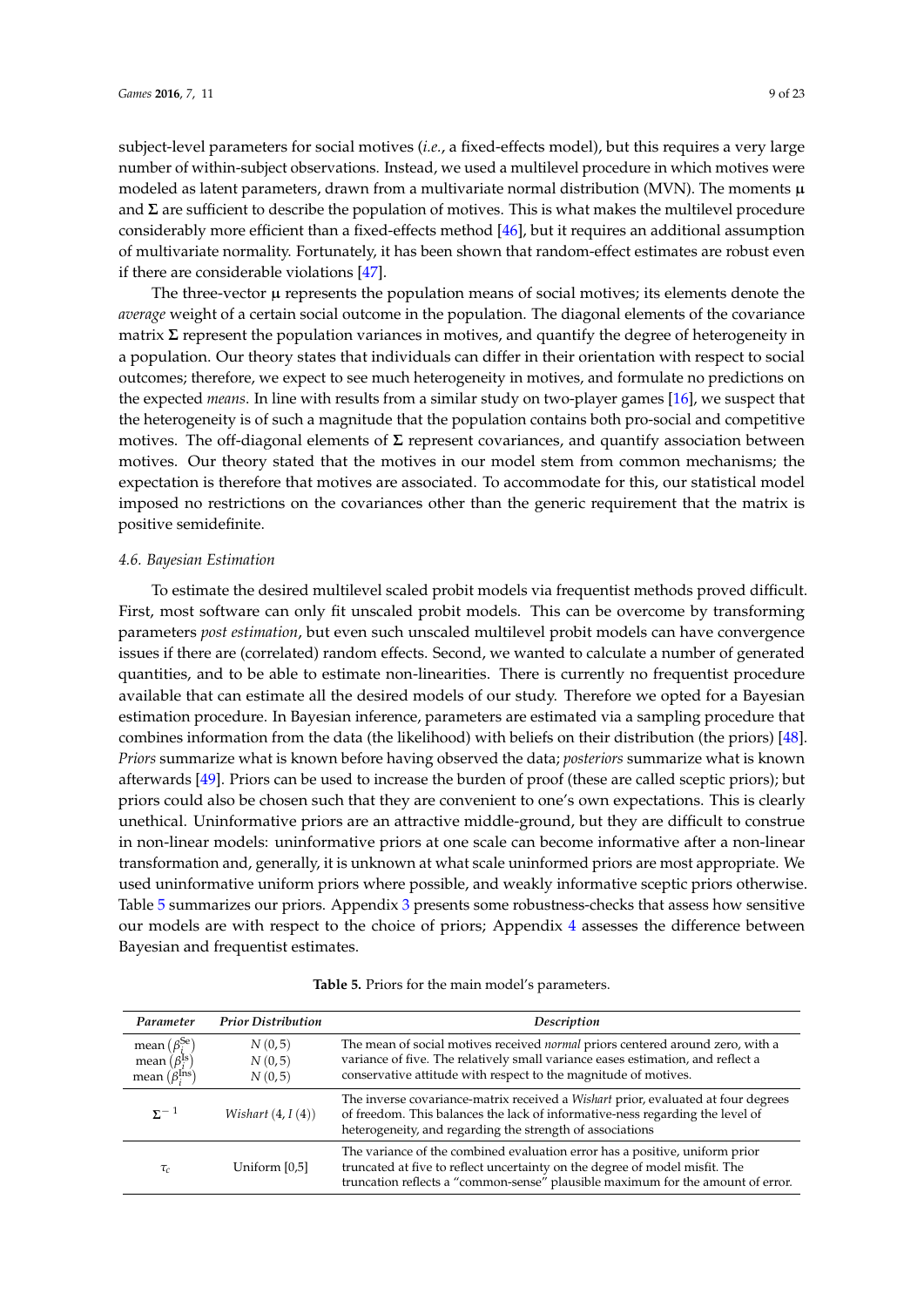Model fit was assessed via *deviance information criteria* (*DICs*). *DICs* summarize model deviance, and include a penalty for over-fitting [\[50\]](#page-22-7): smaller *DIC*s mean a better fit, although we stress that there are no definitive rules for what differences in *DIC* constitute relevant improvements. To provide a more interpretable fit measure, we calculated the proportion of correctly classified choices (CCR) given a model by comparing the observed choice with the expected choices simulated under the model. Bayesian methods make it possible to sample from the posterior distributions of any composite measures, therefore posterior standard deviations and 95% credible intervals for the CCR measures are presented.

#### **5. Results**

Estimations were performed with *Just Another Gibbs Sampler* (*JAGS*) [\[51\]](#page-22-8) via its *RJAGS*-plugin (version 3.4.0) for *R* [\[52\]](#page-22-9). Two chains were run from randomly generated initial values. A *burn-in* period of 50,000 iterations was used, and samples were thinned at five iterations to minimize serial autocorrelation. A visual inspection showed stable trace plots for all parameters (see the supplementary materials), and the Markov Chain Monte Carlo (MCMC) errors were sufficiently small compared to the parameter estimates (*i.e.*, less than 5% of the posterior standard deviation). There were no signs of non-convergence, hence an additional 50,000 samples were drawn. Density plots showed that all parameters had symmetric and approximately normal posteriors. Results are presented as summaries of the parameters' respective posterior distributions. Posterior means can be interpreted analogous to frequentist point estimates; posterior standard deviations are analogous to standard errors; and Bayesian *credible interval*s are provided instead of frequentist *confidence intervals*.

#### *5.1. Model Selection*

The main model is compared against a number of notable restricted models. The baseline model *M*<sup>0</sup> represents a *selfish* model, in which decision-makers are only motived by selfish concerns, although they may make occasional evaluation errors; *M*<sup>1</sup> expands the baseline model with a term to capture motives for social efficiency; *M*<sup>2</sup> then adds a term for self-centered inequality motives, and is similar to the Fehr and Schmidt [\[39\]](#page-21-23) model. Our main model of interest is  $M_3$ ; this model expands  $M_2$  with a term for non-self-centered inequality. Note that by restricting the appropriate parameters in  $M_3$  to zero, the models *M*0, *M*1, and *M*<sup>2</sup> can be acquired. Table [6](#page-9-0) summarizes the fit of the aforementioned models against our experimental data.

<span id="page-9-0"></span>

|                                                           |      | Experiment 1 $(N = 148)$ |              |              |              |      |                  | Experiment 2 ( $N = 305$ ) |  |  |  |
|-----------------------------------------------------------|------|--------------------------|--------------|--------------|--------------|------|------------------|----------------------------|--|--|--|
| <b>Model Fit</b>                                          |      |                          | <b>CCR</b>   |              |              |      | <b>Model Fit</b> | <b>CCR</b>                 |  |  |  |
|                                                           |      |                          | All Games    | Only $N = 2$ | Only $N = 4$ |      |                  | All Games                  |  |  |  |
| <b>Models and Constraints</b>                             | DIC  | pD                       | Post. M (SD) | Post. M (SD) | Post. M (SD) | DIC. | pD               | Post. M (SD)               |  |  |  |
| $M_0$ : $\beta_i^{Se} = \beta_i^{Is} = \beta_i^{Ins} = 0$ | 2429 | 0.9                      | 0.737(0.008) | 0.747(0.010) | 0.727(0.010) | 6335 | 1.0              | 0.656(0.006)               |  |  |  |
| $\beta_i^{Is} = \beta_i^{Ins} = 0$<br>$M_1$ :             | 2084 | 119.1                    | 0.792(0.007) | 0.810(0.009) | 0.777(0.010) | 4973 | 272.4            | 0.755(0.005)               |  |  |  |
| $\beta_1^{Ins} = 0$<br>$M_2$ :                            | 1637 | 214.2                    | 0.852(0.007) | 0.878(0.007) | 0.815(0.009) | 4699 | 476.9            | 0.780(0.005)               |  |  |  |
| $M_3$ :                                                   | 1623 | 278.1                    | 0.860(0.006) | 0.881(0.008) | 0.838(0.010) | 4173 | 708.4            | 0.822(0.005)               |  |  |  |

**Table 6.** Model fit and correct classification rates (CCR) in experiment 1 and experiment 2.

Note: The coefficient *β*<sup>Se</sup> refers to an individuals' social-efficiency motives; *β*<sup>Is</sup> and *β*<sup>Ins</sup> refer to *self-centered inequality* motives and *non-self-centered inequality* motives respectively. The DICs summarize the models' Deviance Information Criteria; pD is the applied penalty for over-fitting (*i.e.*, the more parameters, the larger pD). CCRs show the proportion of correctly classified choices given the model. For the first experiment, CCRs were also calculated for the two- and four-player games separately. CCRs are summarized as posterior means (*M*) and posterior standard deviations (*SD*).

For the data from the first experiment, *M*<sup>3</sup> showed a better fit than the restricted models. However, in comparison to *M*<sup>2</sup> the improvement was only marginal: the incremental improvement in the DIC was small, ∆*DIC*(*M*2, *M*3) = 12, and only a 0.8% increase in predictive accuracy was achieved. This can be explained by the fact that the experiment contained 10 two-player DGs: for these games, the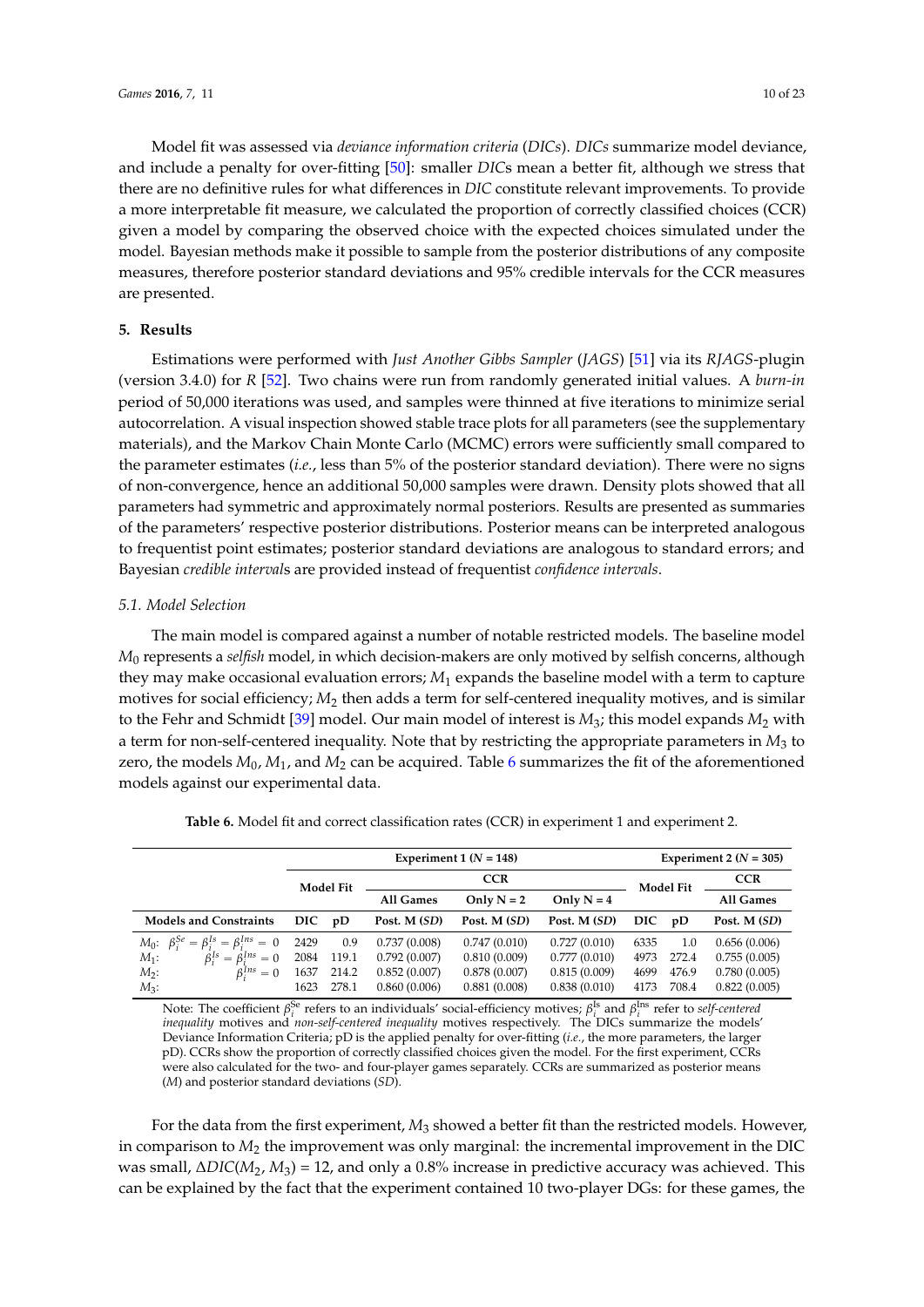multiplayer model *M*<sup>3</sup> by definition cannot improve predictions. If we consider only the four-player DGs,  $M_3$  did show a more pronounced improvement: for these games, the predictive accuracy increased by 2.3% compared to *M*2. For the second experiment, results were more straightforward. Again,  $M_3$  fitted better than the restricted models, and the improvement over  $M_2$  was larger:  $\Delta DIC(M_2, M_3) = 555$ ; the increase in predictive accuracy of  $M_2$  over  $M_3$  was 4.2%.

#### *5.2. Parameter Interpretation*

The posterior densities of the parameters from *M*<sup>3</sup> are summarized in Table [7;](#page-10-0) estimates for *M*<sup>2</sup> are reported for reference. We note that for our particular scaled probit regression models it *is* valid to compare raw coefficients across models: the constrained weight of selfish outcomes ensures that the models' coefficients have the same scale. Both experiments showed that the terms shared by  $M_2$  and *M*<sup>3</sup> are of similar magnitude; adding non-self-centered inequality motives only marginally affected estimates for social efficiency and self-centered inequality motives, we can therefore conclude that non-self-centered inequality has a separate contribution to utility.

<span id="page-10-0"></span>

|          |                                                         | Experiment 1 ( $N = 148$ ) |                 | Experiment 2 ( $N = 305$ ) |                 |  |  |
|----------|---------------------------------------------------------|----------------------------|-----------------|----------------------------|-----------------|--|--|
|          |                                                         | $M_{2}$                    | $M_3$           | $M_{2}$                    | $M_3$           |  |  |
|          |                                                         | Post. M (SD)               | Post. M (SD)    | Post. M (SD)               | Post. M (SD)    |  |  |
| Motives: | mean( $\beta_i^{Se}$ )                                  | $-0.014(0.049)$            | $-0.017(0.050)$ | 0.120(0.022)               | 0.111(0.020)    |  |  |
|          | mean( $\beta_i^{\text{Is}}$ )                           | $-0.310(0.029)$            | $-0.319(0.030)$ | $-0.068(0.013)$            | $-0.092(0.012)$ |  |  |
|          | mean( $\beta_i^{\text{Ins}}$ )                          |                            | 0.045(0.034)    |                            | $-0.110(0.012)$ |  |  |
|          | $sd(\beta_i^{Se})$                                      | 0.483(0.041)               | 0.492(0.042)    | 0.358(0.019)               | 0.321(0.017)    |  |  |
|          | $sd(\beta_i^{Is})$                                      | 0.233(0.021)               | 0.239(0.021)    | 0.177(0.011)               | 0.177(0.010)    |  |  |
|          | $sd(\beta_i^{Ins})$                                     |                            | 0.266(0.029)    |                            | 0.171(0.010)    |  |  |
|          | $\text{cor}(\beta_i^{\text{Se}}, \beta_i^{\text{Is}})$  | $-0.072(0.134)$            | $-0.055(0.138)$ | $-0.260(0.084)$            | $-0.468(0.067)$ |  |  |
|          | $\text{cor}(\beta_i^{\text{Se}}, \beta_i^{\text{Ins}})$ |                            | $-0.399(0.122)$ |                            | $-0.282(0.075)$ |  |  |
|          | $\text{cor}(\beta_i^{\text{Is}}, \beta_i^{\text{Ins}})$ |                            | 0.241(0.136)    |                            | 0.472(0.063)    |  |  |
| Errors:  | $sd(\epsilon_{B} - \epsilon_{A})$                       | 0.329(0.014)               | 0.315(0.014)    | 0.637(0.017)               | 0.443(0.015)    |  |  |

**Table 7.** Posterior estimates of the population distribution of social motives.

We now evaluate the estimated distribution of social motives in our experimental populations, according to the estimates of *M*3. First, we interpret the motives' means. These estimates quantify the average weight of the associated outcome on a decision-maker's utility function. In the first experiment, the posterior estimate for mean( $\beta_i^{\text{Se}}$ ) did not differ credibly from zero, since the 95% credible interval (95%-*CI*) was [-0.118; 0.078]. This indicates that decision-makers were, on average, indifferent to social efficiency. In the second experiment, mean $(\beta_i^{\rm Se})$  was credibly positive, 95%-*Cl* [0.073; 0.150]. This indicates an average motive to improve social efficiency. In both experiments, mean(β<sup>Is</sup>) was credibly smaller than zero (*i.e.*, the 95%-CIs are [ $-0.340$ ;  $-0.260$ ] and [ $-0.116$ ;  $-0.068$ ] respectively). This indicates an average distaste for self-centered inequality. In the first experiment, mean( $\beta_i^{Ins}$ ) did not differ credibly from zero, 95%-*CI* [ $-0.020$ ; 0.113]; this indicates indifference to non-self-centered inequality. The second experiment showed that mean( $\beta_i^{\text{Ins}}$ ) was credibly smaller than zero, 95%-CI [-0.135; -0.086], which indicates a distaste for non-self-centered inequality. We note that the *average* motives differed markedly across experiments; possible explanations for this are presented in the discussion.

In a heterogeneous population, the means of social motives are relatively meaningless quantities on their own (*i.e.*, the *average* person may not even exist in the data). Therefore we also assessed the level of heterogeneity in motives via the estimated standard deviations  $sd(\beta_i^{Se}), sd(\beta_i^{Is}),$  and  $sd(\beta_i^{Ins}).$ A first observation is that these estimates were large compared to the estimated population means; this is in accordance with our expectation that populations comprise individuals with a large variety of motives. Interestingly, the estimated heterogeneity followed a similar pattern across experiments: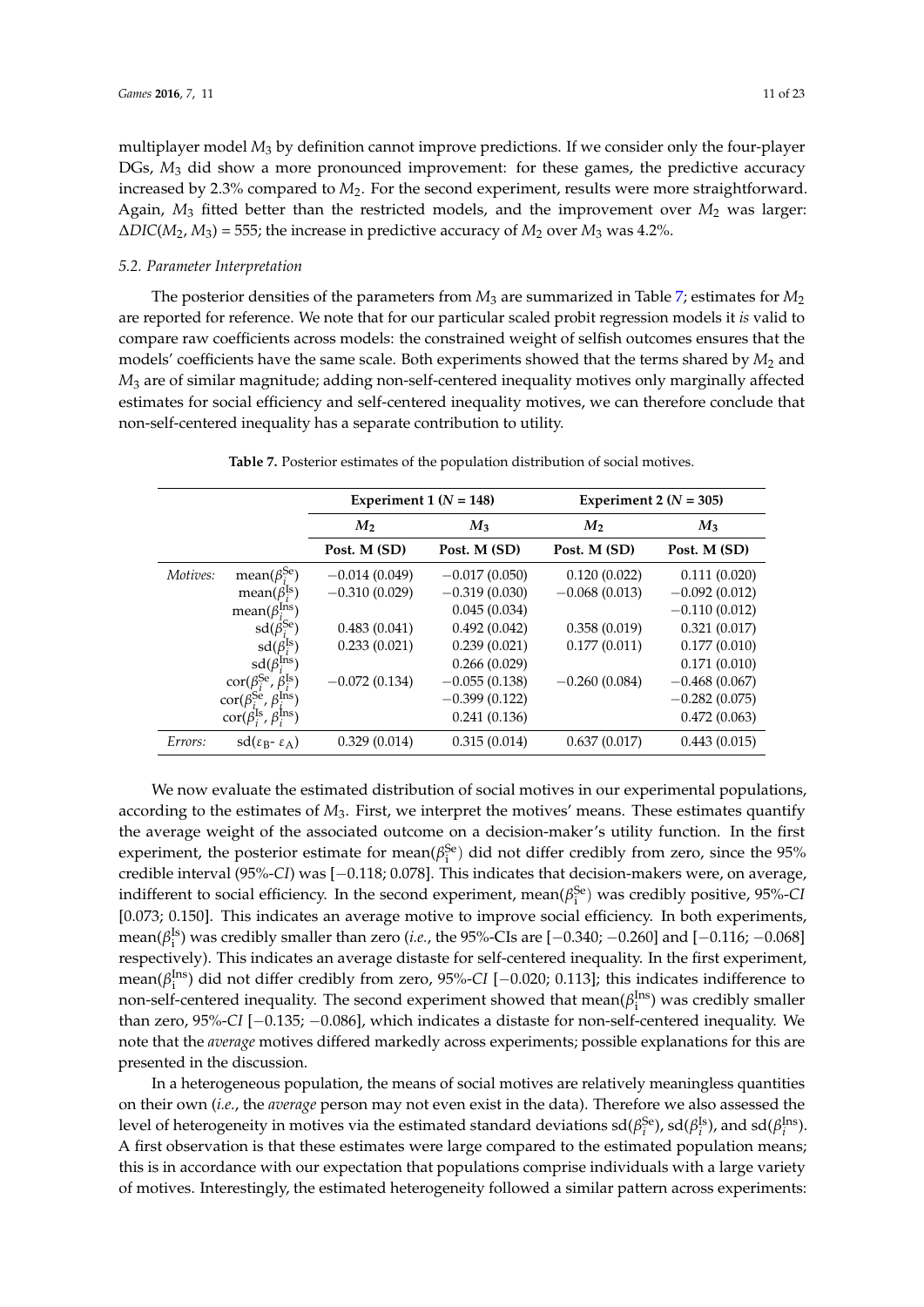$sd(\beta_i^{Se})$  was approximately twice the size of both  $sd(\beta_i^{Is})$  and  $sd(\beta_i^{Ins})$ , and  $sd(\beta_i^{Is})$  was approximately equal to  $sd(\beta^{\text{Ins}}_i)$ . We have no explanation for this regularity, and suggest that further research be conducted on the matter.

The estimated correlations quantify the degree of association between social motives. Results showed a negative association between motives for social efficiency and motives regarding self-centered inequality,  $\text{cor}(\beta_i^{\text{Se}}, \beta_i^{\text{Is}}) < 0$ ; this negative association is not surprising: the more a decision-maker wants to *increase* social efficiency ( $\beta_i^{Se} > 0$ ), the more she wants to decrease self-centered inequality (*i.e.*,  $\beta_i^{Is} < 0$ ). For the first experiment this association was not credibly different from zero, 95%-*CI* [-0.322; 0.217]; for the second experiment the association was credibly negative, 95%-*CI* [-0.590; -0.327]. Both experiments showed a credibly negative association between social efficiency motives and motives regarding non-self-centered inequality, 95%-*CIs* for  $\text{cor}(\beta_i^{\text{Se}}, \beta_i^{\text{Ins}})$  are  $[-0.617, -0.217]$  and  $[-0.425, -0.133]$  respectively; thus preferences for social efficiency coincide with aversion to non-self-centered inequality. Finally, positive associations were found between motives regarding self-centered and non-self-centered inequality. This association was not credibly different from zero in the first experiment, since the 95%-*CI* for  $\text{cor}(\beta_i^{\text{Is}}, \beta_i^{\text{Ins}})$  was estimated as  $[-0.044; 0.490]$ ; but for the second experiment, a credibly positive association was found: the 95%-*CI* for  $\text{cor}(\beta_i^{\text{Is}},\beta_i^{\text{Ins}})$ was [0.344; 0.587].

It is observed that the posterior estimates for the correlations between motives were qualitatively similar across experiments, but their posterior uncertainty was considerably larger for the first experiment. This is likely due to a lack of statistical power – the first experiment had too few multiplayer observations. Bayesian procedures could mitigate this via the use of more-informative priors, but this is undesirable, for subsequent results can be unduly influenced by the choice of priors. This may hold especially for random effects, whose covariances have been known to be quite sensitive to the choice of priors [\[49\]](#page-22-6). Appendix [3](#page-18-0) presents a sensitivity analysis on this matter. We found that the magnitude of correlations did depend on how the *Wishart*-prior was specified. But across investigated priors, posterior estimates of the correlations did not change sign. Qualitatively, our findings hold under many different priors for **Σ**.

#### *5.3. Predictions Given Model M<sup>3</sup>*

The estimated means, standard deviations and correlations are sufficient statistics for the *MVN*-distribution of social motives in our experimental populations. We use this property to derive point estimates for the prevalence of certain theoretically relevant *combinations* of motives. For this we used the R-package *mvtnorm* [\[53\]](#page-22-10). All calculations were done *conditional* on the estimates from *M*3. First, we estimated the percentage of *purely pro-social* decision-makers; these are individuals with a combination of social efficiency-preferences ( $\beta_i^{Se} > 0$ ), aversion to self-centered inequality aversion ( $\beta_i^{Is} < 0$ ), and aversion to non-self-centered inequality ( $\beta_i^{Ins} < 0$ ). In the first experiment, 16.10% qualified as purely pro-social; in the second experiment, this percentage was considerably higher, namely 43.07%. Secondly, we estimated the percentage of *purely competitive* decision-makers; these are individuals with  $(\beta_i^{Se} < 0)$ ,  $(\beta_i^{Is} > 0)$ , and  $(\beta_i^{Is} > 0)$ . In the first experiment, approximately zero players were *pure competitors*; in the second experiment this percentage was 8.67%. Finally, we estimated the percentage of individuals with aversion to inequality between others ( $\beta_i^{\text{Ins}} < 0$ ). For the first experiment, 43.28% were averse to non-self-centered inequality. In the second experiment, this percentage was again considerably higher, namely 74.00%.

#### **6. Exploratory Analyses**

Our results indicate that models of social motives can be improved by allowing decision-makers to consider the inequality between others. This finding holds to the extent that the underlying modeling assumptions are valid. It is conceivable that non-self-centered inequality motives do not represent a substantial finding, but merely represents a modeling artefact. We explore two of such possibilities. In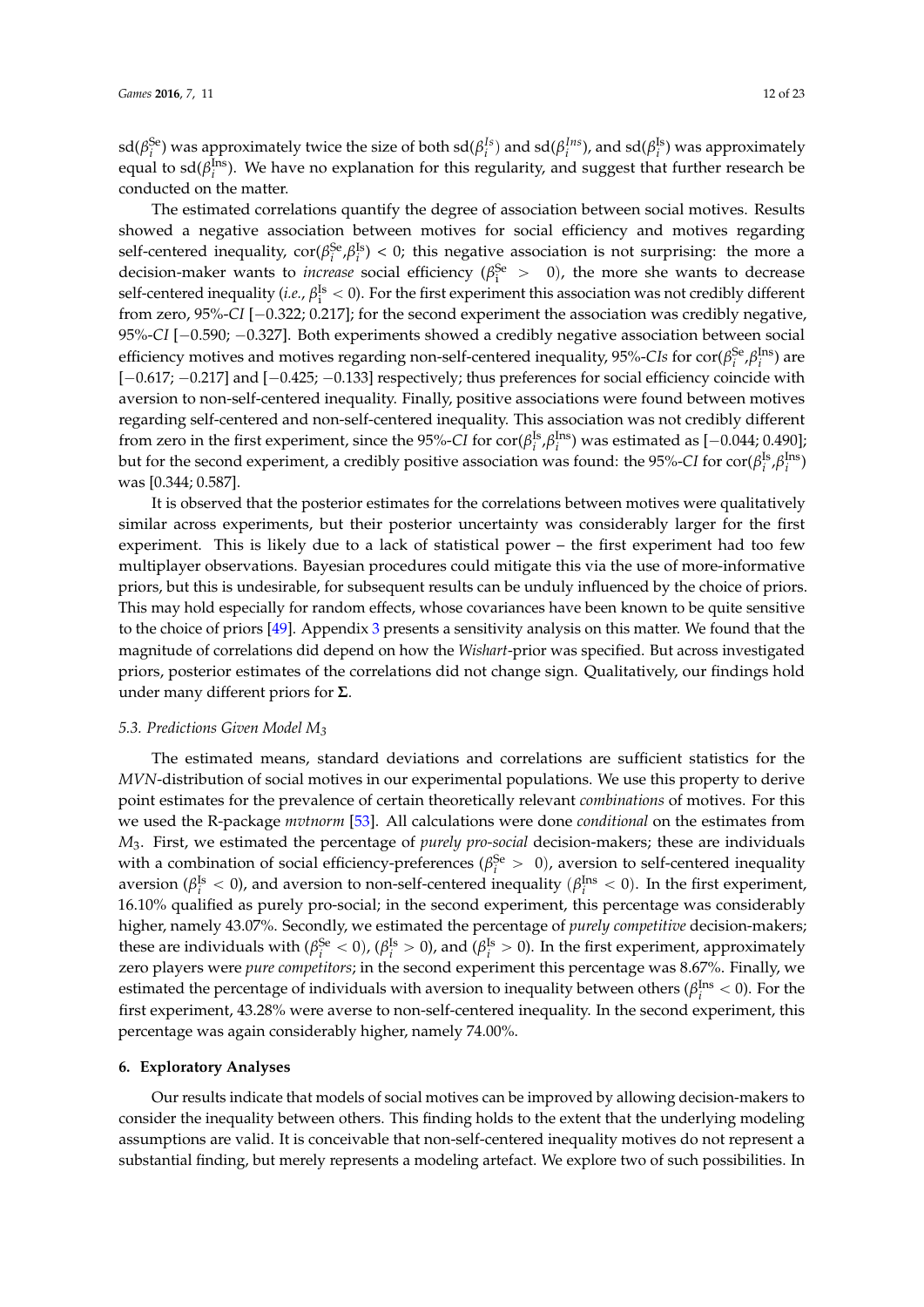addition, we explore to what extent our findings are consistent with findings from recent other studies on multiplayer DGs.

#### *6.1. Non-Linearities in the Evaluation of Self-Centered Inequality*

Omitted non-linearities can have distorted our results. The main model assumed that inequalities are evaluated in a linear fashion, but it is possible that inequalities yield increasing returns (*i.e.*, larger inequalities matter progressively more). Under a convex evaluation of the distance between self and others an inequality-averse decision-maker would prioritize to decrease the most extreme inequalities (a *maximin* motive [\[21\]](#page-21-3)). Our linear model would measure this as aversion to non-self-centered inequality, while in reality the choice expresses a convex evaluation of self-centered inequality. To explore this alternative explanation for non-self-centered inequality motives, we fitted a modified version of the main model, which allowed non-linear evaluations of inequality: in the terms for self-centered and non-self-centered inequality, distances between players were raised to an exponent  $\delta$  that could vary on the interval  $(0, +\infty)$ ; the exponentiated distances were then averaged over all comparisons. Self-centered inequality was thus modeled as  $X^{Is*} = \frac{1}{n-1} \sum_{i \neq j} |x_i - x_j|^{\delta}$ ; non-self-centered inequality as  $X^{\text{Ins}*} = \frac{2}{(n-1)(n-2)}$ ř *i*‰*j*, *i*‰*k*,*j*‰*k*  $\left|x_j - x_k\right|^\delta$ . Under this specification, evaluations of inequality are concave if  $\delta < 1$ , linear if  $\delta = 1$ , and convex if  $\delta > 1$ . For tractability, we imposed the restriction that  $\delta$  is constant across individuals, and constant across the two inequality motives. Two nonlinear models  $M_2$ <sup>\*</sup> and  $M_3$ <sup>\*</sup> were estimated. These resemble  $M_2$  and  $M_3$ , but have exponentiated terms to capture inequalities. The first experiment contained too few multiplayer observations, therefore these analyses were only done for the data from the second experiment. The posterior densities of *M*2\* and *M*3\* are summarized in Table [8.](#page-12-0)

<span id="page-12-0"></span>

|            |                                                         | Linear Models (Original) |                 | <b>Non-Linear Models</b> |                 |  |
|------------|---------------------------------------------------------|--------------------------|-----------------|--------------------------|-----------------|--|
|            |                                                         | M <sub>2</sub>           | $M_3$           | $M_2^*$                  | $M_3^*$         |  |
|            |                                                         | Post. M (SD)             | Post. M (SD)    | Post. M (SD)             | Post. M (SD)    |  |
| Motives:   | mean( $\beta_i^{\text{Se}}$ )                           | 0.120(0.022)             | 0.111(0.020)    | 0.140(0.021)             | 0.119(0.020)    |  |
|            | mean( $\beta_i^{\text{ls}}$ )                           | $-0.068(0.013)$          | $-0.092(0.012)$ | $-0.124(0.018)$          | $-0.116(0.014)$ |  |
|            | mean( $\beta_i^{\text{Ins}}$ )                          |                          | $-0.110(0.012)$ |                          | $-0.107(0.010)$ |  |
|            | $sd(\beta_i^{Se})$                                      | 0.358(0.019)             | 0.321(0.017)    | 0.346(0.018)             | 0.318(0.016)    |  |
|            | $sd(\beta_i^{Is})$                                      | 0.177(0.011)             | 0.177(0.010)    | 0.248(0.017)             | 0.187(0.013)    |  |
|            | $sd(\beta_i^{\text{Ins}})$                              |                          | 0.171(0.010)    |                          | 0.127(0.009)    |  |
|            | $\text{cor}(\beta_i^{\text{Se}}, \beta_i^{\text{Is}})$  | $-0.260(0.084)$          | $-0.468(0.067)$ | $-0.542(0.061)$          | $-0.638(0.056)$ |  |
|            | $\text{cor}(\beta_i^{\text{W}}, \beta_i^{\text{Ins}})$  |                          | $-0.282(0.075)$ |                          | $-0.279(0.088)$ |  |
|            | $\text{cor}(\beta_i^{\text{Is}}, \beta_i^{\text{Ins}})$ |                          | 0.472(0.063)    |                          | 0.526(0.077)    |  |
| Exponent:  | δ                                                       | 1                        | 1               | 0.184(0.023)             | 0.513(0.078)    |  |
| Errors:    | $sd(\epsilon_B - \epsilon_A)$                           | 0.637(0.017)             | 0.443(0.015)    | 0.186(0.005)             | 0.143(0.005)    |  |
| Model fit: | DIC                                                     | 4698                     | 4143            | 4472                     | 4126            |  |
|            | pD                                                      | 454.7                    | 647.8           | 481.2                    | 648.9           |  |

| Table 8. Estimated Social Motives for Linear and Nonlinear models Fitted on Experiment 2. |
|-------------------------------------------------------------------------------------------|
|-------------------------------------------------------------------------------------------|

Results showed that  $M_2^*$  and  $M_3^*$  outperform their respective linear counterparts; this indicates that our original models omitted relevant nonlinearities. The exponent  $\delta$  was (credibly) smaller than 1 in both specifications, which shows that inequalities yield decreasing returns. The non-linear model *with* a term for non-self-centered inequality (*M*3\*) fitted the data better than the model without such a term  $(M_2^*)$ . This shows that although there are non-linearities in the evaluation of inequality, non-self-centered inequality motives remain relevant to explain DG choices.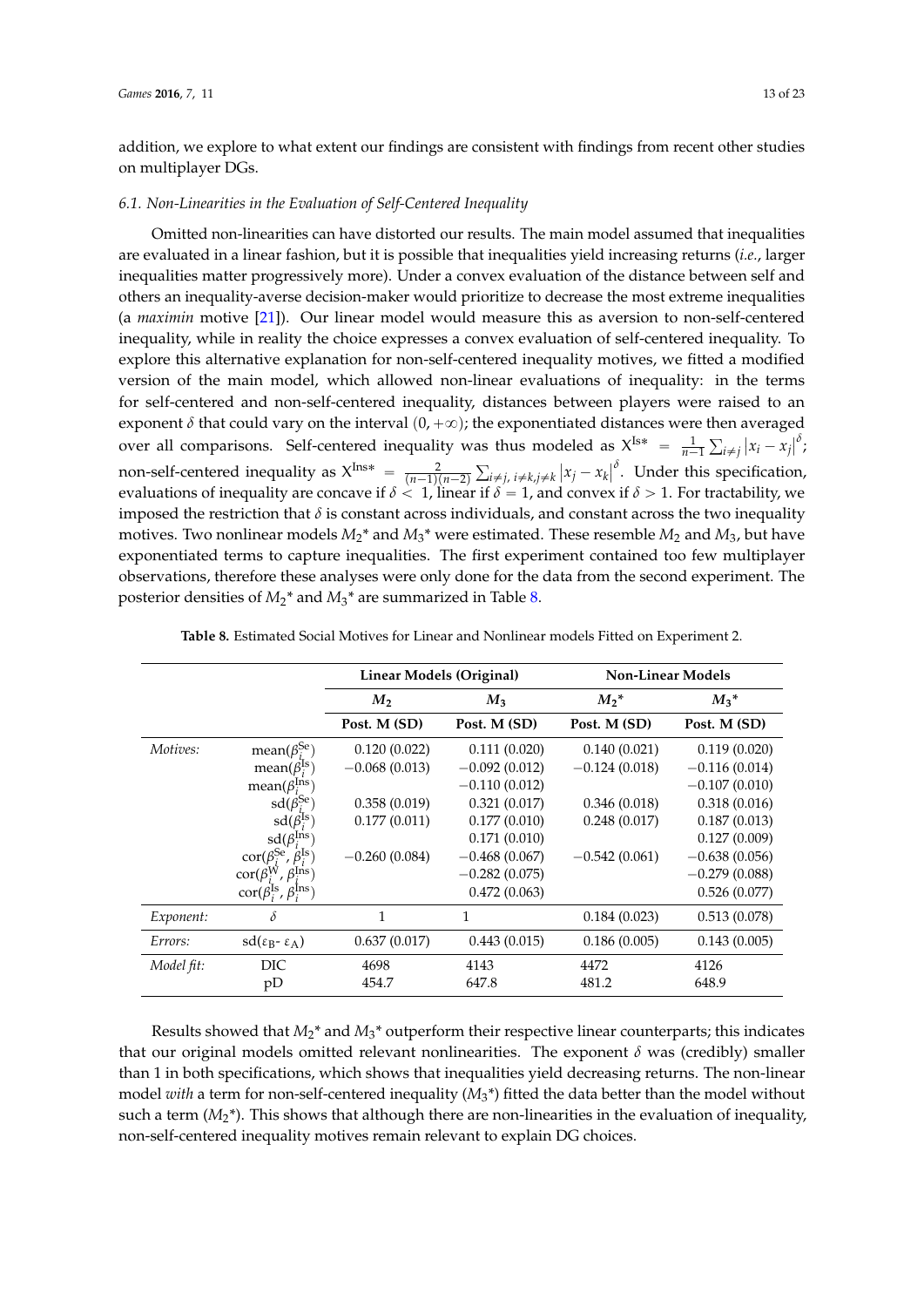#### *6.2. Alternative Comparison Mechanisms: Pairwise Comparisons and Social Reference Points*

Another important modeling assumption is that decision-makers use a pairwise comparison mechanism to assess the degree of inequality between themselves and others: first they "calculate" each distance between self and others, then they average these distances. Pairwise comparisons are prominent in many models, such as in the Fehr and Schmidt inequality aversion model [\[20\]](#page-21-2), but Bolton and Ockenfels [\[19\]](#page-21-1) proposed a more simple comparison method. According to their *efficiency, reciprocity, and competition-*model (ERC), decision-makers first simplify the group to a reference-point, and then compare their own outcome against this point (consequently, ERC implies that inequalities *between* self and others do not matter).

Specifying the correct comparison mechanism has relevance with respect to our findings. If the true evaluation of self-centered inequality followed a reference point comparison mechanism, a pairwise term would overestimate the importance of the corresponding motive. If a term for non-self-centered inequality is added, the coefficient of the corresponding motive can "compensate" for this over-estimation; for this to happen, the pairwise terms for the two forms of inequality need to have opposite signs. To assess the robustness of our findings against miss-specified comparison mechanisms, we estimated three alternative models with reference-point comparisons. The first model comprises the ERC model of Bolton and Ockenfels [\[19\]](#page-21-1); this model fitted the data worse than all pairwise models estimated so far (*DIC* = 6310, *pD* = 73.93). Next, a model was estimated that added a term for social efficiency to the ERC model. This new model captures motives conceptually similar to *M*2, but includes a reference-point term for self-centered inequality, rather than a pairwise term. Results showed that this model fitted the data substantially better than the ERC model (*DIC* = 4897, *pD* = 400.8), but the model performed worse than our main model *M*3. Third, a hybrid ERC variant was estimated; this model is similar to  $M_3$ , the only difference is that a references-point comparison process is modeled for the evaluation of inequalities between self and others. Not surprisingly, this model fitted the data almost as well as  $M_3$  (*DIC* = 4147,  $pD = 651.2$ ). Although our data does not discriminate between these models, parsimony favors *M*3, since it assumes a common comparison process for both types of inequality. Further research is needed to study the precise social comparison process used to evaluate inequality; we recommend the use of specialized DGs designed to disentangle these models.

#### *6.3. Social Motives as a Function of Economic Status*

A core assumption in our model is that motives are constant within subjects. It is, however, conceivable that displayed motives are contingent on the *type* of dilemma embedded in the DG. Recent studies on multiplayer DGs have suggested that motives differ as a function of economic status [\[13,](#page-20-11)[15\]](#page-21-0). We explored whether social motives depended on the *absolute amount* of material gains for self that was embedded in the game (*i.e.*, status was based on "luck", not on merit). It is possible that motives are stronger in games that involve dilemmas where options both provide high status, since a decision-maker can then afford to be more generous. To investigate this status effect, we ordered the DGs from Experiment 2 according to the total payoffs for self in both options; we then created a subsample of *low-status* choices (*i.e.*, in the 10 games with lowest payoffs for self in both options), and a subsample of *high-status* choices (*i.e.*, choices in the remaining games).

One possible modeling strategy would be to fit *M*<sup>3</sup> to both subsamples, and then compare the estimated coefficients between high-status and low-status choices. But we were unable to do so: the dichotomization based on status induced a severe, but understandable, dependency between self-centered inequality and the other manipulated selfish and social consequences. The resulting collinearity issues could only be resolved by restricting the weight of self-centered inequality motives to zero. We fitted this restricted version of *M*<sup>3</sup> to both subsamples via Stata's *gsem* procedure; for reference, we also estimated this model on the total sample. Since Stata scaled coefficients relative to the decision errors; we therefore transformed the parameters back to the desired scale via Stata's *nlcom* post-estimation procedure (see Appendix [4](#page-19-0) for a more detailed comparison of Bayesian and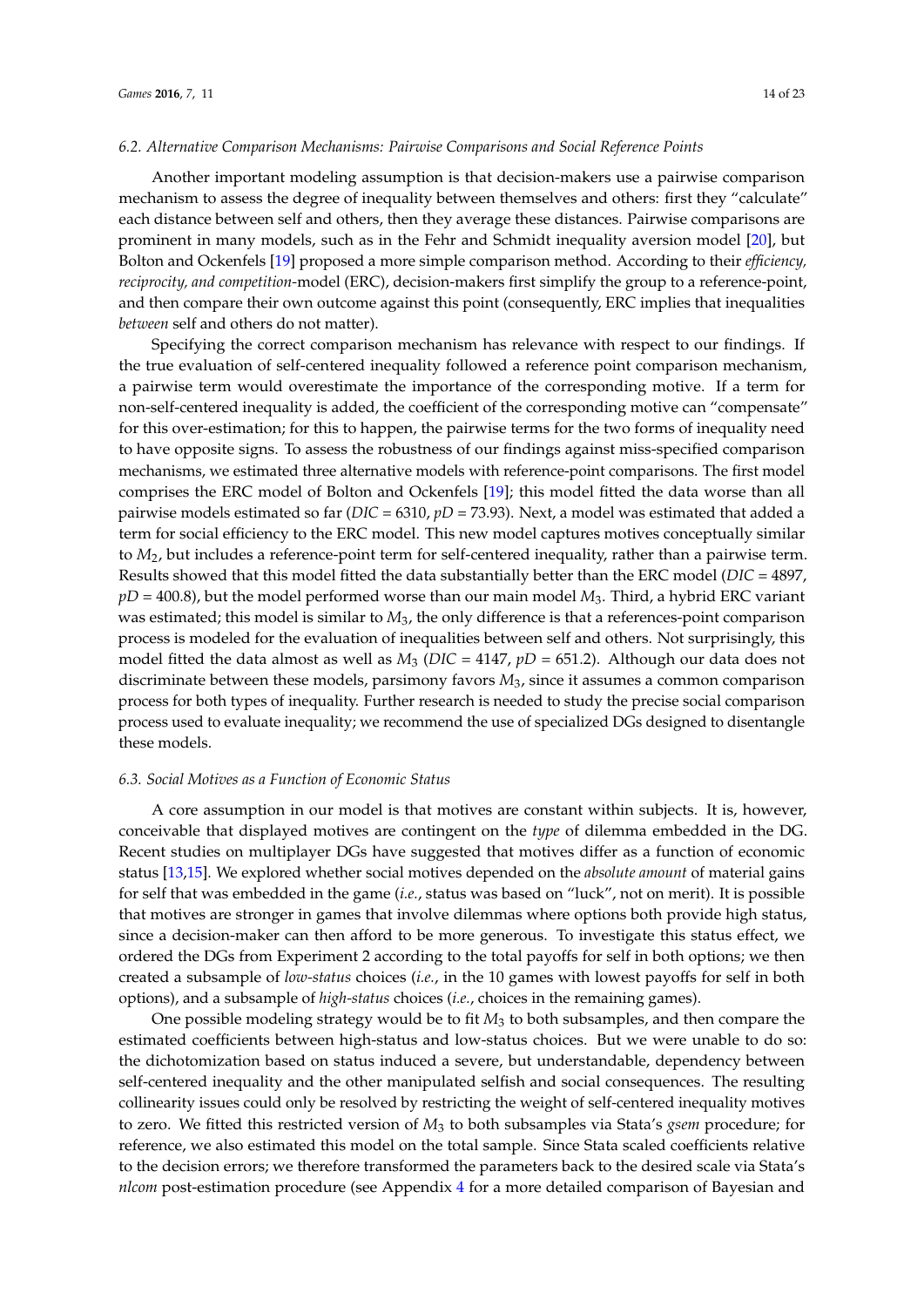frequentist estimates). Table [9](#page-14-0) summarizes the transformed coefficients. Results show clear differences between motives in low-status and high-status games. High-status choices revealed stronger *average* preferences for social efficiency, and more aversion to non-self-centered inequality. This suggests that decision-makers show social motives to the extent that they can afford it.

<span id="page-14-0"></span>**Table 9.** Frequentist Estimates of the Population Distribution of Social Motives in Low-status and High Status DGs.

|                   |                                                         | <b>Full Sample</b> | Low Status DGs | <b>High Status DGs</b> |
|-------------------|---------------------------------------------------------|--------------------|----------------|------------------------|
|                   |                                                         | Coef. (SE)         | Coef. (SE)     | Coef. (SE)             |
| Motives:          | mean( $\beta_i^{Se}$ )                                  | 0.128(0.023)       | 0.113(0.027)   | 0.233(0.026)           |
|                   | mean( $\beta_i^{\text{Ins}}$ )                          | $-0.079(0.013)$    | 0.054(0.038)   | $-0.193(0.013)$        |
|                   | $sd(\beta_i^{Se})$                                      | 0.365(0.020)       | 0.306(0.028)   | 0.401(0.022)           |
|                   | $sd(\beta_i^{Ins})$                                     | 0.167(0.014)       | 0.332(0.030)   | 0.111(0.020)           |
|                   | $\text{cor}(\beta_i^{\text{Se}}, \beta_i^{\text{Ins}})$ | $-0.356(0.087)$    | 0.503(0.077)   | $-0.891(0.113)$        |
| Errors:           | $sd(\epsilon_A - \epsilon_B)$                           | 0.651(0.017)       | 0.333(0.026)   | 0.570(0.021)           |
| Number of choices |                                                         | 6100               | 2766           | 3334                   |

Note: The coefficient  $\beta_i^{Se}$  refers to an individual's social-efficiency motives;  $\beta_i^{Is}$  and  $\beta_i^{Ins}$  refer to self-centered and non-self-centered inequality motives respectively. Estimates describe the (assumed) multivariate normal population distribution of social motives in high-status and low-status DGs from our *second* experiment. The estimated *means* quantify the average weight of a motive; the estimated standard deviations quantify the heterogeneity in motives; the correlations quantify the degree of associations between motives. Estimated coefficients (Coefs.) are presented as frequentist point-estimates, with estimated large-sample standard errors between parentheses (*SEs*).

#### **7. Discussion**

Our analyses of multiplayer DG choices suggest that motives regarding the inequality between others matter. We found that these motives could not be explained away by simpler dyadic motives such as social efficiency motives or concerns for self-centered inequality. Explorative analyses showed that our findings were robust under a number of potential model misspecifications: non-self-centered inequality motives also mattered in utility functions that included non-linear terms, and in models with alternative comparison mechanisms. Next, we discuss some methodological and substantive issues that warrant further scrutiny.

Our experiments showed the relevance of modeling a variety of motives to describe choices in multiplayer DGs, but the estimated strength of motives differed considerably across the two experiments. Compared to subjects from the first experiment, subjects in the second experiment appeared more "pro-socially" oriented. This is surprising, since subjects and procedures were highly similar across experiments: participants in both experiments were of similar backgrounds (e.g., there were no substantive differences in characteristics such as age and gender). It is thus improbable that two entirely different populations were sampled. In addition, the two experiments presented the DGs in the same manner: despite some cosmetic differences, the experimental instructions were nearly identical; experiments were conducted via similar Z-tree treatments, and in the same laboratory room. It is therefore unlikely that differences in experimental treatments could have produced these large differences in displayed social motives.

It is possible that systematic differences in the DG batteries caused the observed differences in motives. The first experiment contained a large battery of two-player games, whereas the second experiment contained mainly four-player games (the exception being a two-player game that was administered by accident to a small fraction of players). Group size differences may have affected the magnitude of displayed social motives: with more actors, the probability that at least one individual experiences envy towards at least one other player increases progressively; thus, larger groups have progressively more potential for conflict. A conflict perspective suggests that social consequences matter more in larger groups. But group size effects are likely more complicated: as group size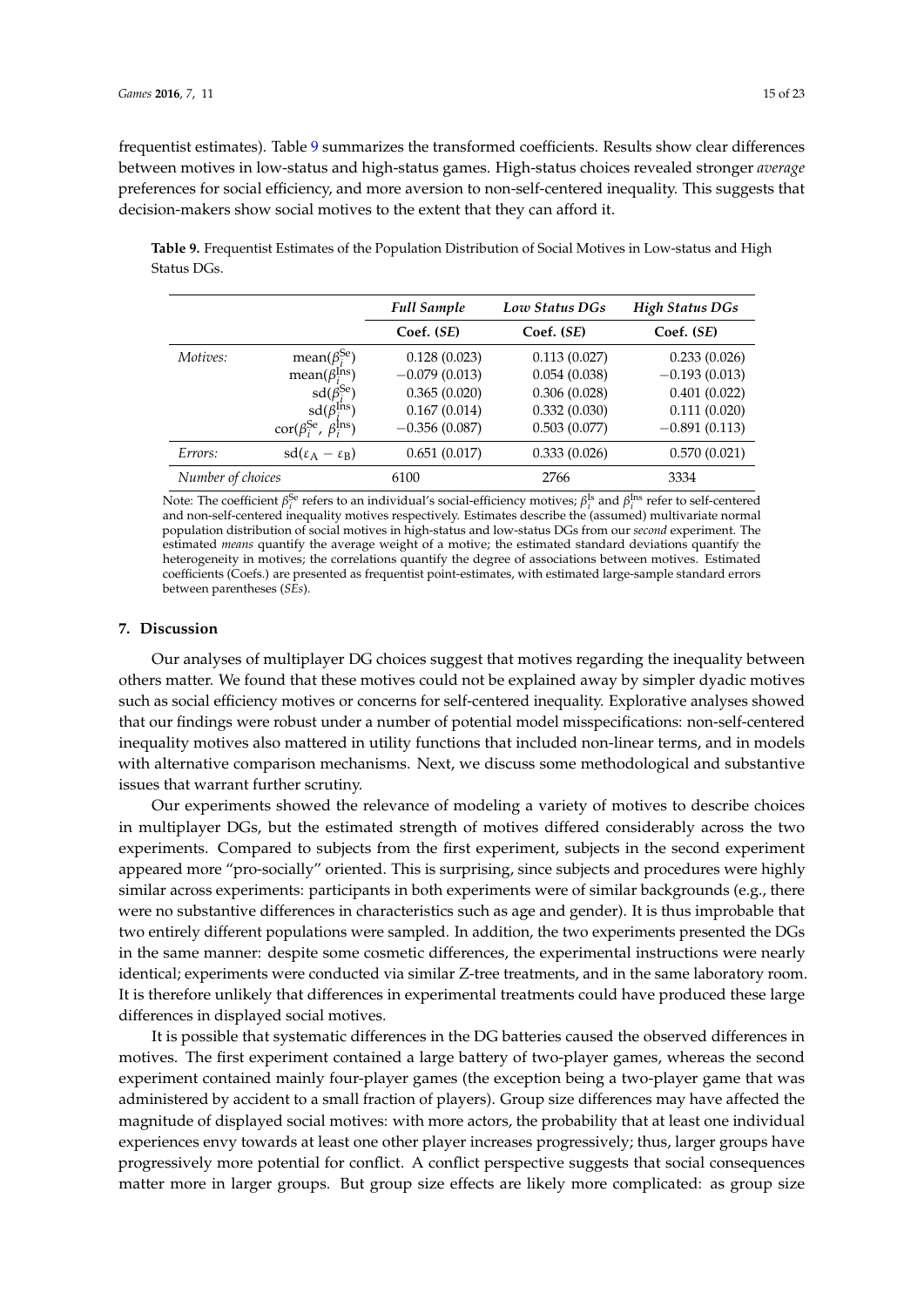increases, calculations in the DG become more difficult. We can speculate that limits to cognitive capacity place a hard limit on the number of recipients whose relative standing can be considered. In addition, common sense dictates that motives cannot be a linear or convex function of group size: most individuals want to prevent a complete depletion of their own material resources (we refer to Engelmann's research note on this matter [\[39\]](#page-21-23)). The conjecture we make, then, is that when social adversities become too large to mitigate, individuals might give up altogether. Europe's current refugee crisis clearly exemplifies this mechanism: as the influx of refugees increased, so did the protests of concerned citizens. Further research should be conducted to investigate the multiple ways in which group size can affect social motives.

Another explanation for the differences in motives across experiments is that subjects in our treatments differed systematically in their prior experiences. Spillover effects have been found in both strategic [\[54\]](#page-22-11) and nonstrategic experiments [\[37\]](#page-21-21), thus, such an explanation is at least plausible. In both experiments, our DGs were embedded in larger experimental sessions that included treatments unrelated to our study. In the first experiment, our DGs were preceded by a series of public good games designed to study the effect of punishment on cooperation. In the second experiment, our DGs were preceded by a series of trust and network formation games. At face value, these differential prior treatments coincide with our observed differences in the average distribution of motives (*i.e.*, more pro-social motives were found in the second experiment); but a more systematic investigation is needed to assess spill-over effects on elicited social motives. The differences between sessions do not negate our main conclusions: our study's aim was (merely) to show the general relevance of modeling non-self-centered inequality motives, and that there can be differences across populations. However, we do note that if the aim is to acquire a representative population estimate of motives, care should be taken to standardize prior experiences across subjects, and to use a representative sample.

The main implication of our study is that choices in multiplayer games should be described via utility functions that take the complexities of the multiplayer setting into account. A particularly interesting question is whether our findings apply to other types of games. Future studies should investigate whether non-self-centered inequality motives also matter in strategic multiplayer games. This is not a trivial task: to derive predictions of behavior in strategic games requires knowledge of the game's payoffs, the players' own motives, the players' beliefs about the motives of others, and any relevant higher-order beliefs. We know that individuals are heterogeneous in their social motives, but we still know very little about the expectations of individuals regarding the motives of others (although some notable advances have been made on two-player settings [\[16](#page-21-4)[,17\]](#page-21-27)).

**Author Contributions:** All authors declare to have contributed significantly to this research.

**Conflicts of Interest:** The authors declare no conflict of interest.

#### <span id="page-15-0"></span>**Appendix 1. Instructions Experiment 1**

#### **1. Instructions for the First Part of the Questionnaire**

We now continue with the first part of the questionnaire. Please read the following instructions carefully. These instructions are the same for all participants. If you have any questions, please raise your hand. One of the experimenters will approach you in order to answer your question. We kindly remind you that you are not allowed to communicate with other participants during the questionnaire.

#### **2. Overview**

This part of the questionnaire is divided into two phases of 10 rounds. Each round, you are matched with other participants, to whom you can give points away. Other participants are matched to you, and you will be receiving points from them as well. During the course of the experiment it is possible to meet the same person twice, though this probability is small. It will not be made public to who you are matched.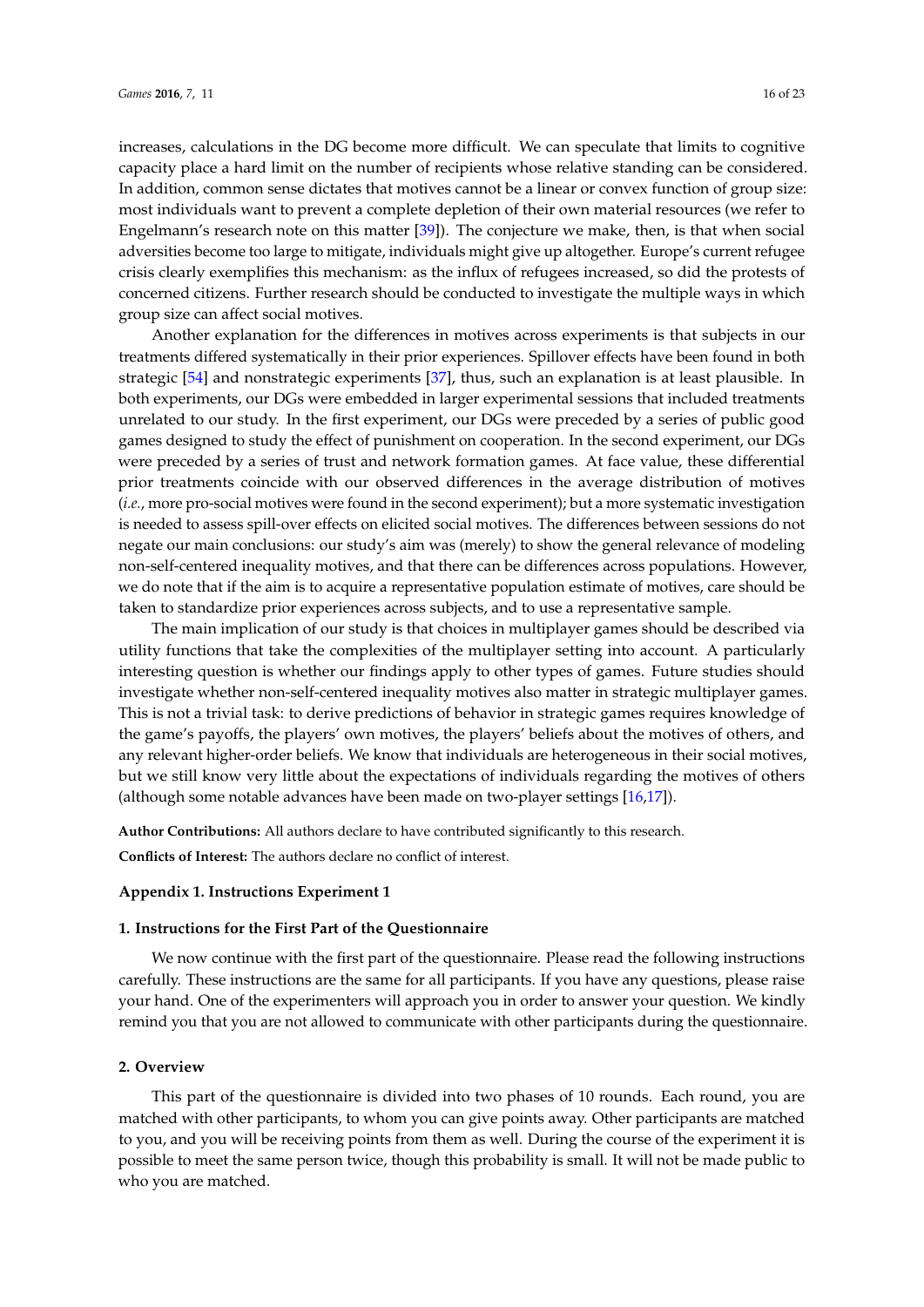### **3. Earnings 3. Earnings**

At the end of this part of the questionnaire, you will have made a decision in each of the 20 rounds. One of the rounds is randomly selected, and you will be paid the number of points earned in this round (both given and received), according to the following exchange rate:

#### **35 Points = 1 Euro 35 Points = 1 Euro**

The money you earned in this part of the questionnaire will be paid out in cash at the end of the The money you earned in this part of the questionnaire will be paid out in cash at the end of the experiment, together with the earnings in the previous part of the experiment. Other participants will experiment, together with the earnings in the previous part of the experiment. Other participants will not be able to see how much you earned. We kindly remind you that during the experiment you are not be able to see how much you earned. We kindly remind you that during the experiment you are not allowed to communicate with other participants. not allowed to communicate with other participants.

# *First Phase (10 Rounds) First Phase (10 Rounds)*

The first phase consists of 10 rounds, in which you are randomly matched with **one** other The first phase consists of 10 rounds, in which you are randomly matched with **one** other participant, who we call Player A. This player is randomly selected each round. You will be presented participant, who we call Player A. This player is randomly selected each round. You will be presented two options on how to distribute points between the two of you. Your task is to choose the option that two options on how to distribute points between the two of you. Your task is to choose the option you prefer. See the example below:



You make your choice by clicking the corresponding button. You obtained the number of points You make your choice by clicking the corresponding button. You obtained the number of points associated with the selected option. Furthermore, you obtain points from the choices of another associated with the selected option. Furthermore, you obtain points from the choices of another player, to whom you will be player A.

Finally we ask you to guess the choices of other participants on this question. Please give your Finally we ask you to guess the choices of other participants on this question. Please give your answer as the percentage of participants choosing Option 1 (0–100). answer as the percentage of participants choosing Option 1 (0–100).

# <span id="page-16-0"></span>**Appendix 2. Instructions Experiment 2 Appendix 2. Instructions Experiment 2**

#### **1. Instructions for Second Part of the Experiment 1. Instructions for Second Part of the Experiment**

One of the experimenters will approach you in order to answer your question. We kindly remind you that you are not allowed to communicate with other participants. Note that these instructions are the  $r_{\text{max}}$  for all participants. instructions are the same for all participants. The same for all participants of  $\mathbf{r}$ Please read the following instructions carefully. If you have any questions, please raise your hand.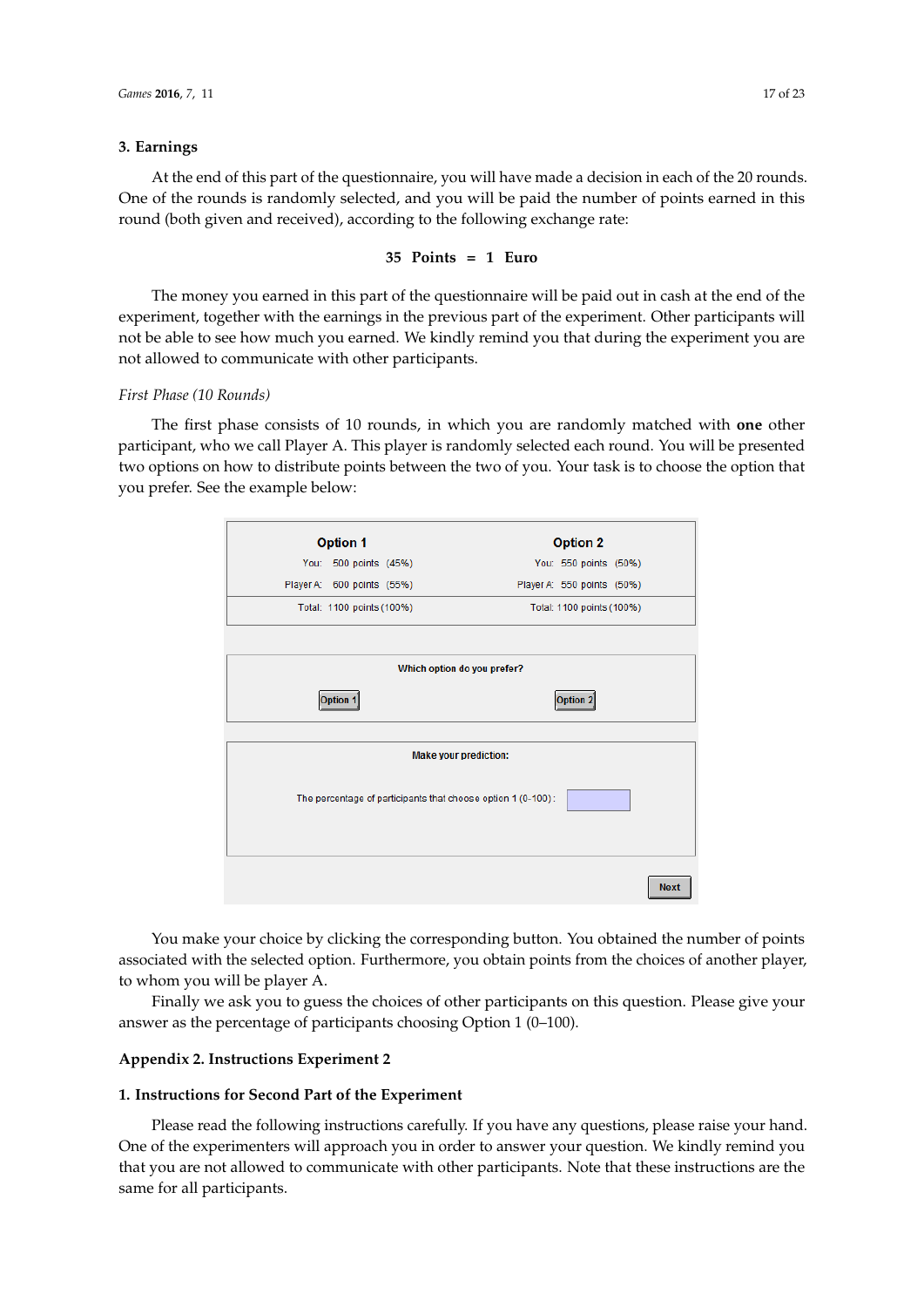#### **2. Overview 2.** Original **1986** This part of the experiment consists of 21 rounds. Each rounds. Each rounds. Each rounds. Each round, you are

This part of the experiment consists of 21 rounds. Each round, you are matched with other participants, to whom you can give away points. Other participants are also matched to you, and you will be receiving points from them as well. It is possible to meet the same person twice during the will be receiving points from them as well. It is possible to meet the same person twice during the will be receiving points from them as well. It is possible to meet the same person twice during the course of the experiment, but this probability is very small. It will not be made public to whom you are matched. This part of the experiment consists of 21 rounds. Each round, you are matched with other This part of the experiment consists of 21 rounds. Each round, you are matched with other participants are also matched to  $\eta$ 

#### **3. Earnings**  $\sigma$  $A_{\rm min}$  the end, you will have made a decision in each of the rounds. One of the rounds. One of the rounds. One of the mission in each of the rounds. One of the mission in each of the rounds. One of the mission in each o

At the end, you will have made a decision in each of the rounds. One of them is randomly selected and you will be paid the number of points you earned in this round - both given and received -, according to the following exchange rate:

# $150$  Points  $= 1$  Euro

Your earnings will be paid out in cash at the end of the experiment, together with the earnings in the previous part of the experiment. Other participants will not be able to see how much you earned.

# *3.1. First Phase (20 Rounds) 3.1. First Phase (20 Rounds) 3.1. First Phase (20 Rounds)*

This phase consists of 20 rounds, in which you are matched with three other participants, we will call Player A, B and C. These players are randomly chosen each round. You will see two options on how to distribute points between yourself and the other players. See the example below:

|                             | <b>Option 1</b>            |  | <b>Option 2</b>            |  |  |
|-----------------------------|----------------------------|--|----------------------------|--|--|
|                             | You: 300 points (50%)      |  | You: 100 points (25%)      |  |  |
|                             | Player A: 100 points (17%) |  | Player A: 100 points (25%) |  |  |
|                             | Player B: 100 points (17%) |  | Player B: 100 points (25%) |  |  |
|                             | Player C: 100 points (17%) |  | Player C: 100 points (25%) |  |  |
|                             | Total: 600 points (100%)   |  | Total: 400 points (100%)   |  |  |
| Which option do you choose? |                            |  |                            |  |  |
| ption 7                     |                            |  | Dption 2                   |  |  |

The task is to choose between these options, by clicking the corresponding button. You will receive the number of points associated with the selected option. Furthermore, you will obtain points from the choices of three other participants, to whom you are either Player A, B or C.

Finally, we ask you to guess the choices of other participants on this question. Please give your answer as the **percentage** of participants choosing **option 1** ( $0-100$ ).

| What is your prediction?                                     |  |
|--------------------------------------------------------------|--|
| The percentage of participants that choose option 1 (0-100): |  |
|                                                              |  |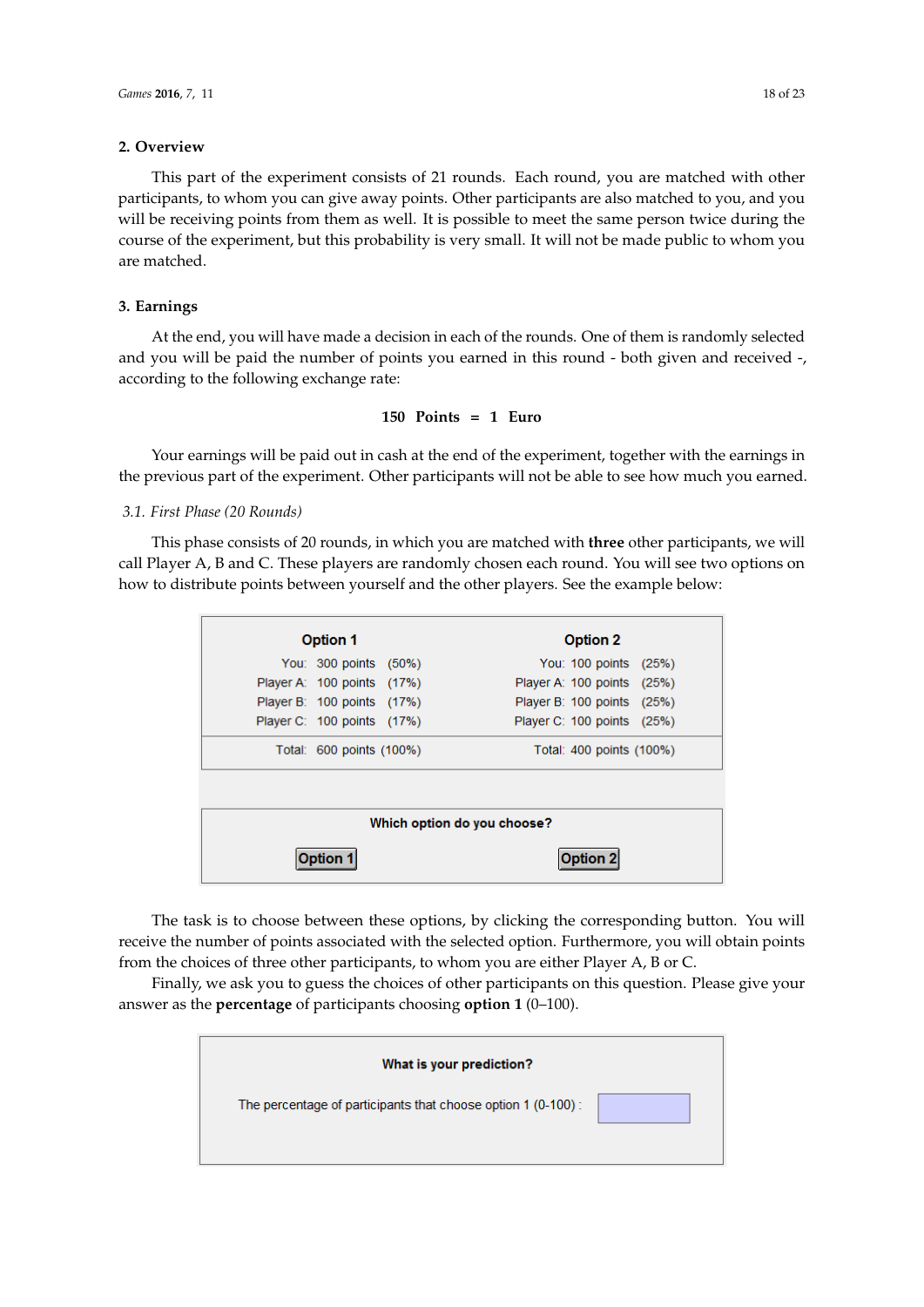# **3.2. Second Phase (One Round)** *Games <b>2016*

This phase consists of one round, in which you are randomly matched with **one** other participant. This phase consists of one round, in which you are randomly matched with **one** other participant. You will see two options on how to distribute points between yourself and the other players. See the You will see two options on how to distribute points between yourself and the other players. See the example below: example below:

| <b>Option 1</b>             | <b>Option 2</b>            |  |  |  |  |
|-----------------------------|----------------------------|--|--|--|--|
| You: 100 points (50%)       | You: 200 points (50%)      |  |  |  |  |
| Player A: 100 points (50%)  | Player A: 200 points (50%) |  |  |  |  |
| Total: 200 points (100%)    | Total: 400 points (100%)   |  |  |  |  |
|                             |                            |  |  |  |  |
| Which option do you choose? |                            |  |  |  |  |
| <b>Option 1</b>             | Option 2                   |  |  |  |  |

Again, the task is to choose between these options, by clicking the corresponding button. You Again, the task is to choose between these options, by clicking the corresponding button. You will receive the number of points associated with the selected option. Furthermore, you will obtain points<br>from the choices of the other participant. from the choices of the other participant.

## <span id="page-18-0"></span>**Appendix 3. Sensitivity to Priors Appendix 3. Sensitivity to Priors**

Bayesian estimation requires *a priori* beliefs about the distribution of model parameters [\[49\]](#page-22-6). Priors can be chosen to ease modeling: conjugate priors can for example improve estimation speed greatly. But priors can also be chosen for substantive reasons; priors can be a meaningful way to reflect the accumulated knowledge in a field. This way, a researcher can increase the burden of prove (*i.e.*, by using priors skeptic to a "desired" outcome), or to lower it. Obviously the usage of such "convenient" priors constitutes pseudoscience and must be avoided: non-informative and skeptic priors are more ethical [\[48\]](#page-22-5). But in multilevel models such as the ones in our analyses, it is often unclear .<br>what constitutes an uninformative prior: a prior uninformative at one scale can become informative after transformation (e.g., a flat prior for a variance parameter is informative for a standard deviation). Since informative priors may distort findings unduly, we explored to what extent our study's Since informative priors may distort findings unduly, we explored to what extent our study's findings were robust to a number of alternative priors.

Our models required priors for the moments of the hypothesized multivariate distribution of Our models required priors for the moments of the hypothesized multivariate distribution of social motives (*i.e.*, their estimated population means, variances, and co-variances), and for the magnitude of decision noise. We cannot explore all possible combinations of alternative priors; we limit these robustness checks to alternative priors for the means and variances of social motives. First, we refitted models under various priors for the uncertainty in the *means* of social motives. In our original model, the means of social motives had a normal prior centered around zero, with a standard deviation of five. Given the model's scaling, this reflects a substantial amount of prior uncertainty regarding the population means of social motives (*i.e.*, theoretically plausible values are between −1 and 1); the chosen centering introduces a sceptic bias towards zero. We fitted a model with less uncertainty on these means  $(SD = 1)$ , and a model with more uncertainty  $(SD = 10)$ . Results showed that estimates were numerically very similar under these priors; hence we conclude that the choice of priors regarding the uncertainty in *mean* in social motives did marginally affect outcomes.

Second, we explored various priors with regard to the variances and covariances of social Second, we explored various priors with regard to the variances and covariances of social motives. motives. In our models, a *Wishart* prior was used for the scale matrix (the inverse of the variance-In our models, a *Wishart* prior was used for the scale matrix (the inverse of the variance-covariance matrix). This prior is common in multilevel research, and was chosen for its conjugacy advantage; advantage; however, as was argued by Gelman [49], a downside of the *Wishart* prior is that its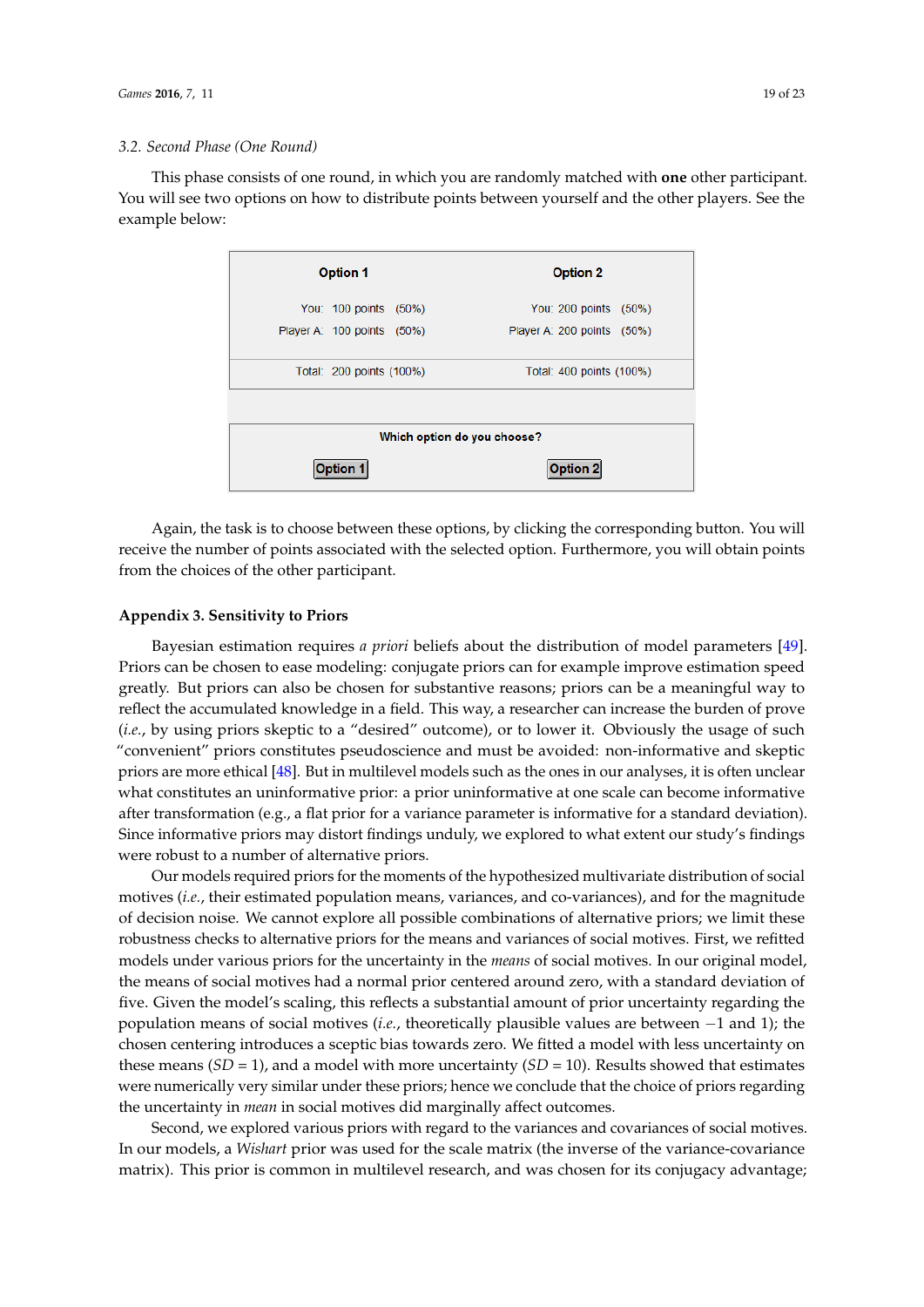however, as was argued by Gelman [\[49\]](#page-22-6), a downside of the *Wishart* prior is that its parametrization affects variances and covariances in an opposing manner: attempts to optimize priors with respect to the variances may distort priors with respect to their interrelations, and vice-versa. To test whether findings of this study are robust to different parametrizations of the *Wishart* distribution, models were refitted with different scale-parameters. It turned out that the estimated *means* of social motives did not differ substantially for these different parametrizations. However, the estimated *standard deviations* increased at larger values for the scale parameters, and the estimated correlations shrunk. Quantitatively, our results did depend on the parametrization of the *Wishart* distribution. Qualitatively, however, results were similar.

|                                                         | Different Degrees of Prior Uncertainty for the<br><b>Means of Social Motives</b> |                 |                 | Different Parametrizations for the Wishart Prior<br>for the (Inverse) Covariance Matrix |                 |                 |
|---------------------------------------------------------|----------------------------------------------------------------------------------|-----------------|-----------------|-----------------------------------------------------------------------------------------|-----------------|-----------------|
|                                                         | $SD = 1$                                                                         | $SD = 2.5$      | $SD = 10$       | $Scale = 1$                                                                             | $Scale = 2.5$   | $Scale = 10$    |
|                                                         | Post. M (SD)                                                                     | Post. M (SD)    | Post. M (SD)    | Post. M (SD)                                                                            | Post. M (SD)    | Post. M (SD)    |
| mean( $\beta_i^{Se}$ )                                  | 0.111(0.020)                                                                     | 0.111(0.020)    | 0.111(0.020)    | 0.109(0.018)                                                                            | 0.111(0.020)    | 0.123(0.025)    |
| mean( $\beta_i^{\text{ls}}$ )                           | $-0.093(0.012)$                                                                  | $-0.092(0.012)$ | $-0.092(0.012)$ | $-0.095(0.011)$                                                                         | $-0.092(0.012)$ | $-0.082(0.017)$ |
| mean( $\beta_i^{Ins}$ )                                 | $-0.110(0.012)$                                                                  | $-0.110(0.012)$ | $-0.111(0.012)$ | $-0.116(0.011)$                                                                         | $-0.110(0.012)$ | $-0.095(0.018)$ |
| $sd(\beta_i^{Se})$                                      | 0.321(0.016)                                                                     | 0.321(0.016)    | 0.320(0.016)    | 0.302(0.016)                                                                            | 0.321(0.016)    | 0.413(0.020)    |
| $sd(\beta_i^{ls})$                                      | 0.177(0.010)                                                                     | 0.177(0.010)    | 0.177(0.010)    | 0.157(0.010)                                                                            | 0.177(0.010)    | 0.274(0.013)    |
| $sd(\beta_i^{Ins})$                                     | 0.171(0.010)                                                                     | 0.171(0.010)    | 0.171(0.010)    | 0.144(0.010)                                                                            | 0.171(0.010)    | 0.277(0.013)    |
| $\text{cor}(\beta_i^{\text{Se}}, \beta_i^{\text{Is}})$  | $-0.468(0.065)$                                                                  | $-0.468(0.067)$ | $-0.469(0.066)$ | $-0.588(0.063)$                                                                         | $-0.468(0.066)$ | $-0.220(0.067)$ |
| $\text{cor}(\beta_i^{\text{Se}}, \beta_i^{\text{Ins}})$ | $-0.281(0.074)$                                                                  | $-0.282(0.075)$ | $-0.281(0.073)$ | $-0.315(0.079)$                                                                         | $-0.279(0.074)$ | $-0.187(0.065)$ |
| $\text{cor}(\beta_i^{\text{ls}}, \beta_i^{\text{lns}})$ | 0.471(0.061)                                                                     | 0.473(0.063)    | 0.473(0.061)    | 0.674(0.056)                                                                            | 0.470(0.063)    | 0.194(0.062)    |
| $sd(\epsilon_A - \epsilon_B)$                           | 0.443(0.015)                                                                     | 0.443(0.015)    | 0.443(0.015)    | 0.433(0.014)                                                                            | 0.444(0.014)    | 0.485(0.017)    |
| DIC<br>Fit:                                             | 4172                                                                             | 4174            | 4172            | 4141                                                                                    | 4175            | 4311            |
| pD                                                      | 709.2                                                                            | 709.6           | 708.8           | 630.7                                                                                   | 710.2           | 835.3           |

**Table A1.** Different standard deviations for the priors on  $\mu$ .

We are aware of the suggestions made by Gelman [\[49\]](#page-22-6) to use alternative parametrizations for the priors of the covariance matrix, but we did not pursue these methods in depth. Although methods that use decompositions of the covariance matrix (*i.e.*, Cholesky or *LDL<sup>T</sup>* -decompositions) allow for element-wise priors (and thus more flexible control for the researcher), these methods need not yield uninformative priors. Even if the elements of a decomposed matrix have uninformative priors, the resulting covariance matrix is construed via a non-linear transformation; thus, the priors for (partial) correlations can become informative, even if the bivariate correlations have an uninformative prior. Another solution proposed by Gelman [\[49\]](#page-22-6) is to use redundant parametrizations. We found that both decomposition methods and redundant parametrizations lead to severe convergence problems in our particular models, and have therefore not investigated these models any further.

#### <span id="page-19-0"></span>**Appendix 4. A comparison of Bayesian and Frequentist Estimates**

The data in this study were analyzed via Bayesian methods. This allowed us to estimate complicated models on relatively small datasets (which is especially relevant for the first experiment); furthermore, it allowed us to estimate the desired multilevel scaled probit model directly. In our utility specification, selfish outcomes were constrained to one, and the residual variance was estimated as a free parameter. An analogous frequentist estimation method exists, but this method requires a parametrization in which the weight of selfish outcomes is a free parameter, while the variance of the residuals is constrained to one. The scaled parametrization can be acquired by dividing the unscaled coefficients by the estimated weight of selfish outcomes; estimates of the *standard errors* of these non-linear parameter transformations can be acquired via post estimation procedures.

To assess how close our Bayesian estimates matched the frequentist procedures we estimated the unscaled multilevel probit model via Stata's *gsem* command; next, we used the *nlcom* post-estimation command to transform parameters into the desired scale. The syntax and raw data files for these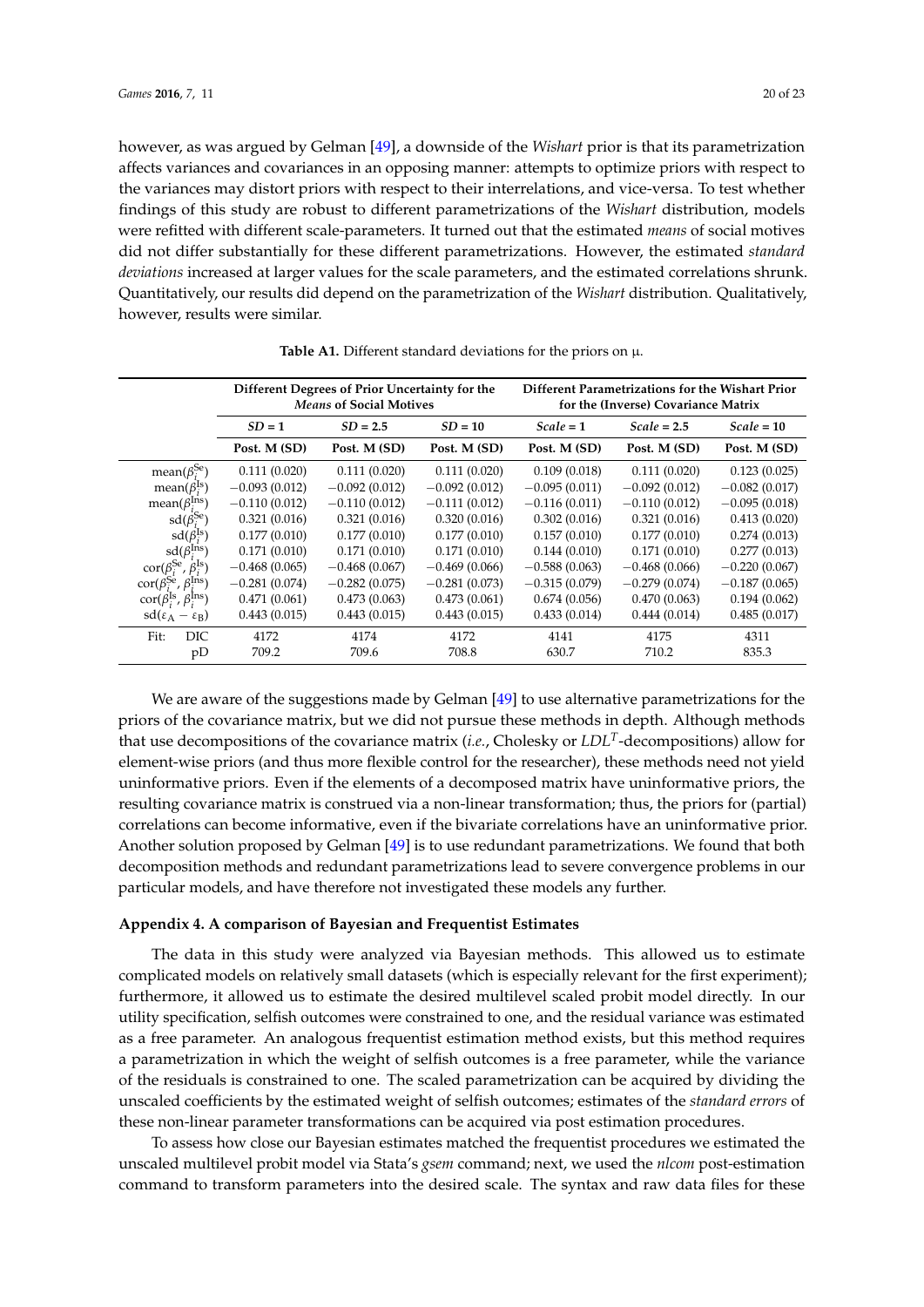estimations are added as supplementary materials. Table [A2](#page-20-13) summarizes the estimated parameters of the frequentist versions of our three-parameter models. For reference the original Bayesian estimates are provided. Results show that frequentist estimates are close to Bayesian estimates, but not entirely similar; the differences are larger in the first experiment, which can be attributed to the relatively small number of observations. Importantly, the frequentist estimates do not contradict our substantive findings.

<span id="page-20-13"></span>

|                                                         |                 | Experiment 1 ( $N = 148$ ) | Experiment 2 ( $N = 305$ ) |                     |  |
|---------------------------------------------------------|-----------------|----------------------------|----------------------------|---------------------|--|
|                                                         | <b>Bayesian</b> | Frequentist                | <b>Bayesian</b>            | Frequentist         |  |
|                                                         | Post. M. (SD)   | <b>Point Estimate (SE)</b> | Post. M. (SD)              | Point Estimate (SE) |  |
| mean( $\beta_i^{\text{Se}}$ )                           | $-0.017(0.050)$ | 0.005(0.047)               | 0.111(0.020)               | 0.110(0.018)        |  |
| mean( $\beta_i^{\text{ls}}$ )                           | $-0.319(0.030)$ | $-0.280(0.029)$            | $-0.092(0.012)$            | $-0.095(0.011)$     |  |
| mean( $\beta_i^{\text{Ins}}$ )                          | 0.045(0.034)    | 0.119(0.043)               | $-0.110(0.012)$            | $-0.115(0.011)$     |  |
| $sd(\beta_i^{Se})$                                      | 0.492(0.042)    | 0.448(0.041)               | 0.321(0.017)               | 0.298(0.015)        |  |
| $sd(\beta_i^{Is})$                                      | 0.239(0.021)    | 0.199(0.023)               | 0.177(0.010)               | 0.153(0.010)        |  |
| $sd(\beta_i^{Ins})$                                     | 0.266(0.029)    | 0.285(0.050)               | 0.171(0.010)               | 0.139(0.010)        |  |
| $\text{cor}(\beta_i^{\text{Se}}, \beta_i^{\text{Is}})$  | $-0.055(0.138)$ | 0.004(0.165)               | $-0.468(0.067)$            | $-0.612(0.062)$     |  |
| $\text{cor}(\beta_i^{\text{Se}}, \beta_i^{\text{Ins}})$ | $-0.399(0.122)$ | $-0.223(0.145)$            | $-0.282(0.075)$            | $-0.316(0.082)$     |  |
| $\text{cor}(\beta_i^{\text{Is}}, \beta_i^{\text{Ins}})$ | 0.241(0.136)    | 0.406(0.190)               | 0.472(0.063)               | 0.753(0.063)        |  |
| $sd(\epsilon_A - \epsilon_B)$                           | 0.315(0.014)    | 0.318(0.015)               | 0.443(0.015)               | 0.435(0.013)        |  |

**Table A2.** Frequentist and Bayesian Estimates of Model Parameters.

#### **References**

- <span id="page-20-0"></span>1. Szikra, D. Democracy and Welfare in Hard Times: The Social Policy of the Orbán Government in Hungary between 2010 and 2014. *J. Eur. Soc. Policy* **2014**. [\[CrossRef\]](http://dx.doi.org/10.1177/0958928714545446)
- <span id="page-20-1"></span>2. Forsythe, R.; Horowitz, J.L.; Savin, N.E.; Sefton, M. Fairness in Simple Bargaining Experiments. *Games Econ. Behav.* **1994**, *6*, 347–369. [\[CrossRef\]](http://dx.doi.org/10.1006/game.1994.1021)
- <span id="page-20-2"></span>3. Camerer, C.F. Behavioural studies of strategic thinking in games. *Trends Cogn. Sci. (Regul. Ed.)* **2003**, *7*, 225–231. [\[CrossRef\]](http://dx.doi.org/10.1016/S1364-6613(03)00094-9)
- <span id="page-20-3"></span>4. Eckel, C.C.; Grossman, P.J. Altruism in anonymous dictator games. *Games Econ. Behav.* **1996**, *16*, 181–191. [\[CrossRef\]](http://dx.doi.org/10.1006/game.1996.0081)
- <span id="page-20-4"></span>5. Engel, C. Dictator Games: A Meta Study. *Exp. Econ.* **2011**, *14*, 583–610. [\[CrossRef\]](http://dx.doi.org/10.1007/s10683-011-9283-7)
- <span id="page-20-5"></span>6. Camerer, C.F.; Fehr, E. Measuring Social Norms and Preferences using Experimental Games: A Guide for Social Scientists. *IEER Work. Paper* **2002**. [\[CrossRef\]](http://dx.doi.org/10.2139/ssrn.299143)
- <span id="page-20-12"></span>7. Liebrand, W.B. The Effect of Social Motives, Communication and Group Size on Behaviour in an N-person Multi-stage Mixed-motive Game. *Eur. J. Soc. Psychol.* **1984**, *14*, 239–264. [\[CrossRef\]](http://dx.doi.org/10.1002/ejsp.2420140302)
- <span id="page-20-6"></span>8. McClintock, C.G.; Messick, D.M.; Kuhlman, D.M.; Campos, F.T. Motivational Bases of Choice in Three-Choice Decomposed Games. *J. Exp. Soc. Psychol.* **1973**, *9*, 572–590. [\[CrossRef\]](http://dx.doi.org/10.1016/0022-1031(73)90039-5)
- 9. MacCrimmon, K.R.; Messick, D.M. A Framework for Social Motives. *Behav. Sci.* **1976**, *21*, 86–100. [\[CrossRef\]](http://dx.doi.org/10.1002/bs.3830210203)
- <span id="page-20-7"></span>10. Messick, D.M.; McClintock, C.G. Motivational Bases of Choice in Experimental Games. *J. Exp. Soc. Psychol.* **1968**, *4*, 1–25. [\[CrossRef\]](http://dx.doi.org/10.1016/0022-1031(68)90046-2)
- <span id="page-20-8"></span>11. Schulz, U.; May, T. The Recoding of Social Orientations with Ranking and Pair Comparison Procedures. *Eur. J. Soc. Psychol.* **1989**, *19*, 41–59. [\[CrossRef\]](http://dx.doi.org/10.1002/ejsp.2420190105)
- <span id="page-20-9"></span>12. Engelmann, D.; Strobel, M. Preferences Over Income Distributions Experimental Evidence. *Public Financ. Rev.* **2007**, *35*, 285–310. [\[CrossRef\]](http://dx.doi.org/10.1177/1091142106294713)
- <span id="page-20-11"></span>13. Erkal, N.; Gangadharan, L.; Nikiforakis, N. Relative Earnings and Giving in a Real-Effort Experiment. *Am. Econ. Rev.* **2011**, *101*, 3330–3348. [\[CrossRef\]](http://dx.doi.org/10.1257/aer.101.7.3330)
- <span id="page-20-10"></span>14. Charness, G.; Rabin, M. Understanding Social Preferences with Simple Tests. *Q. J. Econ.* **2002**, 817–869. [\[CrossRef\]](http://dx.doi.org/10.1162/003355302760193904)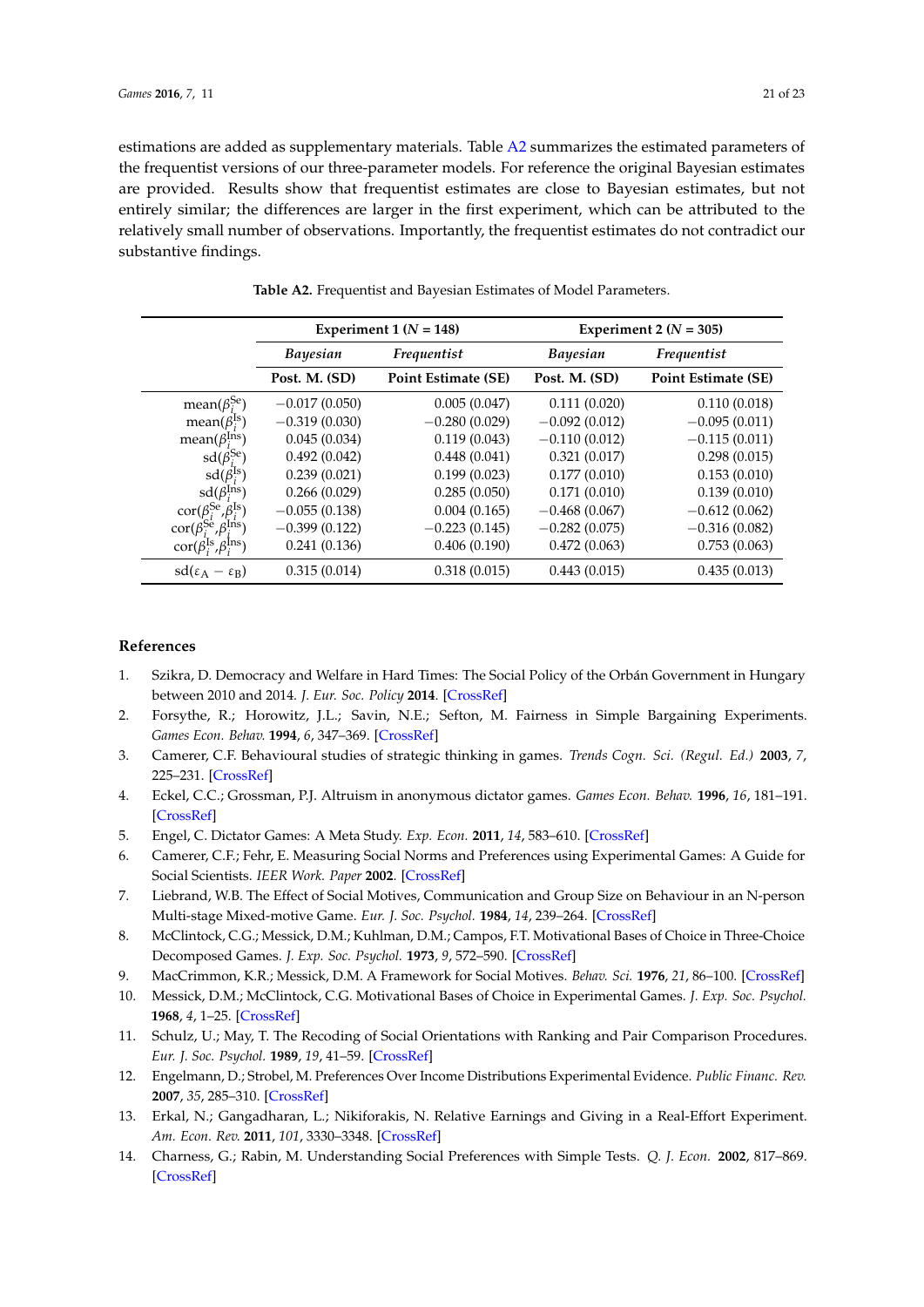- <span id="page-21-0"></span>15. Barr, A.; Burns, J.; Miller, L.; Shaw, I. Economic Status and Acknowledgement of Earned Entitlement. *J. Econ. Behav. Organ.* **2015**, *118*, 55–68. [\[CrossRef\]](http://dx.doi.org/10.1016/j.jebo.2015.02.012)
- <span id="page-21-4"></span>16. Aksoy, O.; Weesie, J. Beliefs about the Social Orientations of Others: A Parametric Test of the Triangle, False Consensus, and Cone Hypotheses. *J. Exp. Soc. Psychol.* **2012**, *48*, 45–54. [\[CrossRef\]](http://dx.doi.org/10.1016/j.jesp.2011.07.009)
- <span id="page-21-27"></span>17. Aksoy, O. *Essays on Social Preferences and Beliefs in Non-Embedded Social Dilemmas*; The Interuniversity Center for Sociological Theory and Methodology: Groningen, The Netherlands, 2013; p. 208.
- <span id="page-21-5"></span>18. Aksoy, O.; Weesie, J. Hierarchical Bayesian Analysis of Biased Beliefs and Distributional Other-regarding Preferences. *Games* **2013**, *4*, 66–88. [\[CrossRef\]](http://dx.doi.org/10.3390/g4010066)
- <span id="page-21-1"></span>19. Bolton, G.E.; Ockenfels, A. ERC: A Theory of Equity, Reciprocity, and Competition. *Am. Econ. Rev.* **2000**, 166–193. [\[CrossRef\]](http://dx.doi.org/10.1257/aer.90.1.166)
- <span id="page-21-2"></span>20. Fehr, E.; Schmidt, K.M. A Theory of Fairness, Competition, and Cooperation. *Q. J. Econ.* **1999**, *114*, 817–868. [\[CrossRef\]](http://dx.doi.org/10.1162/003355399556151)
- <span id="page-21-3"></span>21. Engelmann, D.; Strobel, M. Inequality Aversion, Efficiency, and Maximin Preferences in Simple Distribution Experiments. *Am. Econ. Rev.* **2004**, *94*, 857–869. [\[CrossRef\]](http://dx.doi.org/10.1257/0002828042002741)
- <span id="page-21-6"></span>22. Kirchsteiger, G. The Role of Envy in Ultimatum Games. *J. Econ. Behav. Organ.* **1994**, *25*, 373–389. [\[CrossRef\]](http://dx.doi.org/10.1016/0167-2681(94)90106-6)
- <span id="page-21-7"></span>23. Smith, R.H.; Kim, S.H. Comprehending Envy. *Psychol. Bull.* **2007**, *133*, 46. [\[CrossRef\]](http://dx.doi.org/10.1037/0033-2909.133.1.46) [\[PubMed\]](http://www.ncbi.nlm.nih.gov/pubmed/17201570)
- <span id="page-21-8"></span>24. Takahashi, H.; Kato, M.; Matsuura, M.; Mobbs, D.; Suhara, T.; Okubo, Y. When Your Gain is My Pain and Your Pain is My Gain: Neural Correlates of Envy and Schadenfreude. *Science* **2009**, *323*, 937–939. [\[CrossRef\]](http://dx.doi.org/10.1126/science.1165604) [\[PubMed\]](http://www.ncbi.nlm.nih.gov/pubmed/19213918)
- <span id="page-21-9"></span>25. Tricomi, E.; Rangel, A.; Camerer, C.F.; O'Doherty, J.P. Neural Evidence for Inequality-Averse Social Preferences. *Nature* **2010**, *463*, 1089–1091. [\[CrossRef\]](http://dx.doi.org/10.1038/nature08785) [\[PubMed\]](http://www.ncbi.nlm.nih.gov/pubmed/20182511)
- <span id="page-21-10"></span>26. Kelly, M. Inequality and Crime. *Rev. Econ. Stat.* **2000**, *82*, 530–539. [\[CrossRef\]](http://dx.doi.org/10.1162/003465300559028)
- <span id="page-21-11"></span>27. Fajnzlber, P.; Lederman, D.; Loayza, N. Inequality and Violent Crime. *JL Econ.* **2002**, *45*, 1. [\[CrossRef\]](http://dx.doi.org/10.1086/338347)
- <span id="page-21-12"></span>28. Kluegel, J.R.; Smith, E.R. *Beliefs about Inequality: Americans' Views of What Is and What Ought to Be*; Transaction Publishers: Piscataway, NJ, USA, 1986.
- <span id="page-21-13"></span>29. Salehyan, I. The Externalities of Civil Strife: Refugees as a Source of International Conflict. *Am. J. Polit. Sci.* **2008**, *52*, 787–801. [\[CrossRef\]](http://dx.doi.org/10.1111/j.1540-5907.2008.00343.x)
- <span id="page-21-14"></span>30. Guidolin, M.; La Ferrara, E. *The Economic Effects of Violent Conflict: Evidence from Asset Market Reactions*; Federal Reserve Bank of St. Louis Working Paper Series; Federal Reserve Bank of St. Louis: St. Louis, MO, USA, 2005.
- <span id="page-21-15"></span>31. Schneider, G.; Troeger, V.E. War and the World Economy Stock Market Reactions to International Conflicts. *J. Confl. Resolut.* **2006**, *50*, 623–645. [\[CrossRef\]](http://dx.doi.org/10.1177/0022002706290430)
- <span id="page-21-16"></span>32. De Dreu, C.K. The Virtue and Vice of Workplace Conflict: Food for (Pessimistic) Thought. *J. Organ. Behav.* **2008**, *29*, 5–18. [\[CrossRef\]](http://dx.doi.org/10.1002/job.474)
- <span id="page-21-17"></span>33. Simmel, G. *Philosophie. Des. Geldes*; Duncker & Humbolt: Berlin, Germany, 1900.
- <span id="page-21-18"></span>34. Cárdenas, J.; Ostrom, E. What do People Bring into the Game? Experiments in the Field about Cooperation in the Commons. *Agric. Syst.* **2004**, *82*, 307–326. [\[CrossRef\]](http://dx.doi.org/10.1016/j.agsy.2004.07.008)
- <span id="page-21-19"></span>35. Lewin, K. Field Theory and Experiment in Social Psychology: Concepts and Methods. *Am. J. Sociol.* **1939**, *44*, 868–896. [\[CrossRef\]](http://dx.doi.org/10.1086/218177)
- <span id="page-21-20"></span>36. Moffitt, T.E. The New Look of Behavioral Genetics in Developmental Psychopathology: Gene-Environment Interplay in Antisocial Behaviors. *Psychol. Bull.* **2005**, *131*, 533. [\[CrossRef\]](http://dx.doi.org/10.1037/0033-2909.131.4.533) [\[PubMed\]](http://www.ncbi.nlm.nih.gov/pubmed/16060801)
- <span id="page-21-21"></span>37. Voors, M.; Nillesen, E.E.; Verwimp, P.; Bulte, E.H.; Lensink, R.; van Soest, D. *Does Conflict Affect Preferences? Results from Field Experiments in Burundi*; MICROCON Research Working Paper 21; MICROCON: Brighton, UK, 2010.
- <span id="page-21-22"></span>38. Fehr, E.; Naef, M.; Schmidt, K.M. Inequality Aversion, Efficiency, and Maximin Preferences in Simple Distribution Experiments: Comment. *Am. Econ. Rev.* **2006**, *96*, 1906–1911. [\[CrossRef\]](http://dx.doi.org/10.1257/aer.96.5.1912)
- <span id="page-21-23"></span>39. Engelmann, D. How Not to Extend Models of Inequality Aversion. *J. Econ. Behav. Organ.* **2012**, *81*, 599–605. [\[CrossRef\]](http://dx.doi.org/10.1016/j.jebo.2011.08.007)
- <span id="page-21-24"></span>40. Greiner, B. *The Online Recruitment System ORSEE 2.0. A Guide for the Organization of Experiments in Economics*; University of Cologne: Cologne, Germany, 2004.
- <span id="page-21-25"></span>41. Mitchell, M. An. *Introduction to Genetic Algorithms*; MIT Press: Cambridge, MA, USA, 1998.
- <span id="page-21-26"></span>42. Broudiscou, A.; Leardi, R.; Phan-Tan-Luu, R. Genetic Algorithm as a Tool for Selection of D-Optimal Design. Chemometrics Intellig. *Lab. Syst.* **1996**, *35*, 105–116. [\[CrossRef\]](http://dx.doi.org/10.1016/S0169-7439(96)00028-7)